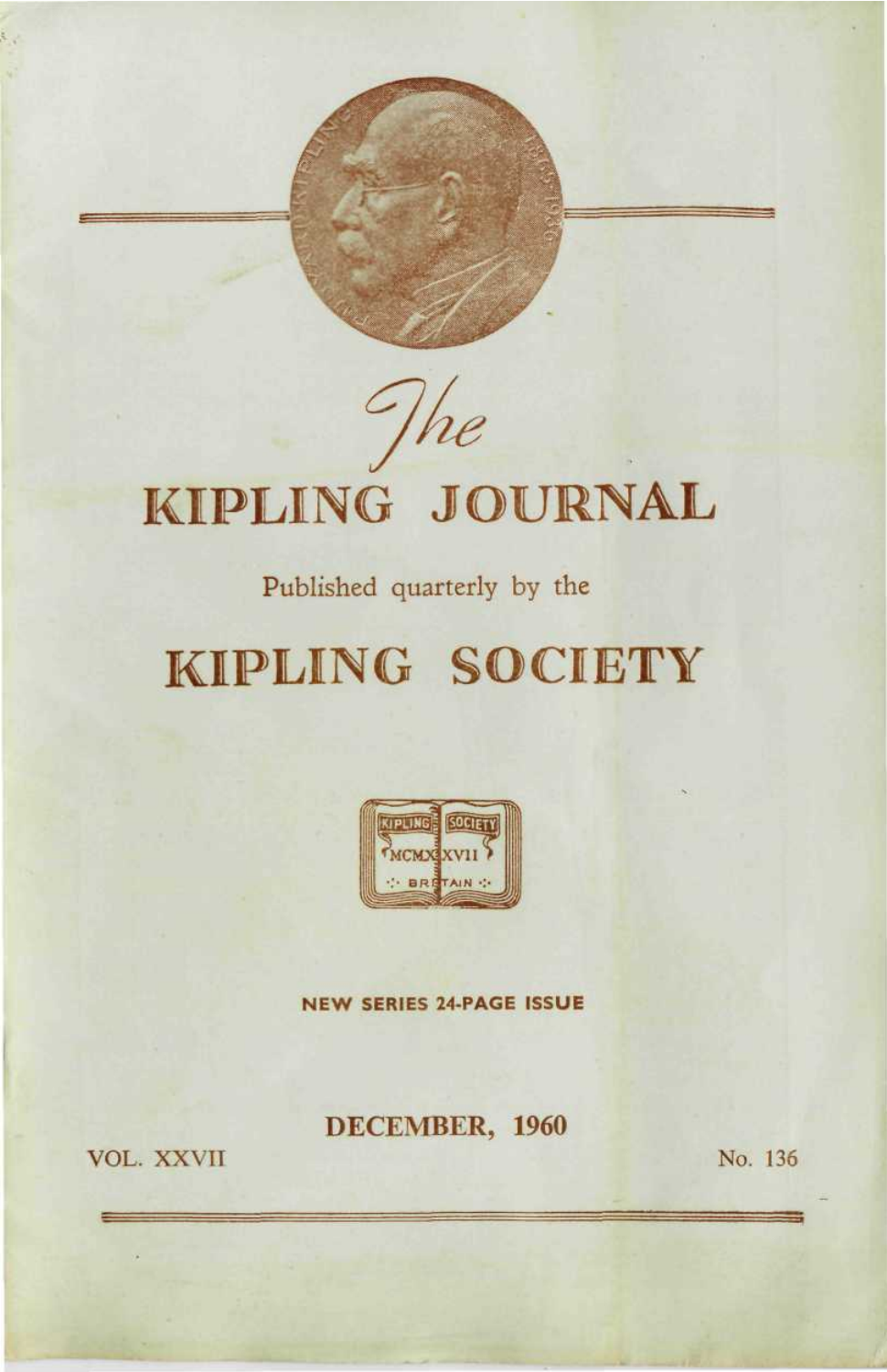### **CONTENTS**

|                                               | PAGE |
|-----------------------------------------------|------|
| NOTES 2                                       |      |
| MEETING KIPLING - Roger Burlingame 4          |      |
| MRS. HAUKSBEE SITS OUT: II-Rudyard Kipling  6 |      |
| NOTES ON "THE GARDENER $"$ - B. S. Brown 17   |      |
| REPORT ON DISCUSSION MEETING                  | 18   |
| LIBRARY NOTES 4 2012 18                       |      |
| READERS' GUIDE TO ' MRS. BATHURST '-III 19    |      |
| LETTER BAG 21                                 |      |
| HON. SECRETARY'S NOTES 25                     |      |
| ANNUAL LUNCHEON 25                            |      |
|                                               |      |

### **THE KIPLING SOCIETY**

The Society was founded in 1927. Its first President was Major-<br>General L. C. Dunsterville, C.B., C.S.I. ("Stalky") (1927-1946), General L. C. Dunsterville, C.B., C.S.I. ("Stalky") (1927-1946), who was succeeded by Field-Marshal The Earl Wavell, G.C.B., G.C.S.I., G.C.I.E., C.M.G., M.C. (1946-1950).

Members are invited to propose those of their friends who are interested in Rudyard Kipling's works for election to membership. The Hon. Secretary would be glad to hear from members overseas as to prospects of forming a Branch of the Society in their district.

The Subscription is : Home Members, 25/- ; Overseas Members, 15/- ; Junior Members (under 18, anywhere), 10/- ; U.S.A. Branch, \$3.50 per annum. These include receipt of *The Kipling Journal* quarterly.

**Until further notice the Society's Office at Greenwich House, 12 Newgate Street, London, E.C.1, will be open on Wednesdays only of each week, from 11 a.m. to 4 p.m.**

**Members will be welcomed on other** days **if they will notify the Hon. Secretary in advance. This particularly applies to Overseas Members.**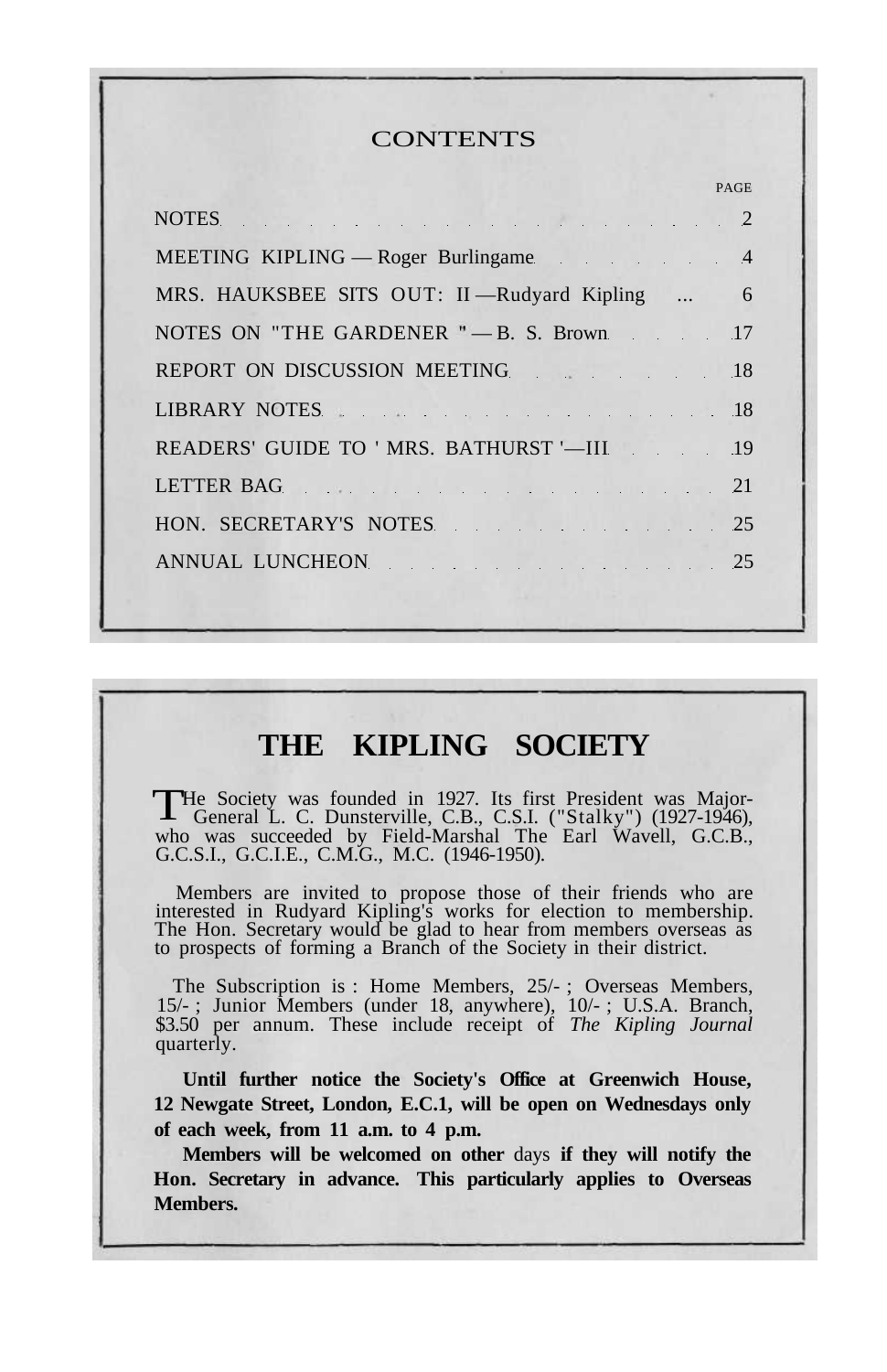## THE KIPLING SOCIETY

### **Forthcoming Meetings**

### COUNCIL MEETING

The next Council meeting will be held at 12 Newgate Street on Wednesday, 15th February, 1961, at 2.30 p.m..

### DISCUSSION MEETINGS

**Wednesday, January 18th, at the Lansdowne Club. 5.30** p.m. **for 6 p.m.**

Colonel Bagwell Purefoy will introduce a discussion of "The Vortex" and " The Puzzler ".

Wednesday, March 22nd, at **the Ulster Room, Overseas House, Park Place, St. James's Street, S.W.I.** 5.30 p.m. for 6 p.m. A discussion on " With the Night Mail " and " As Easy as ABC ".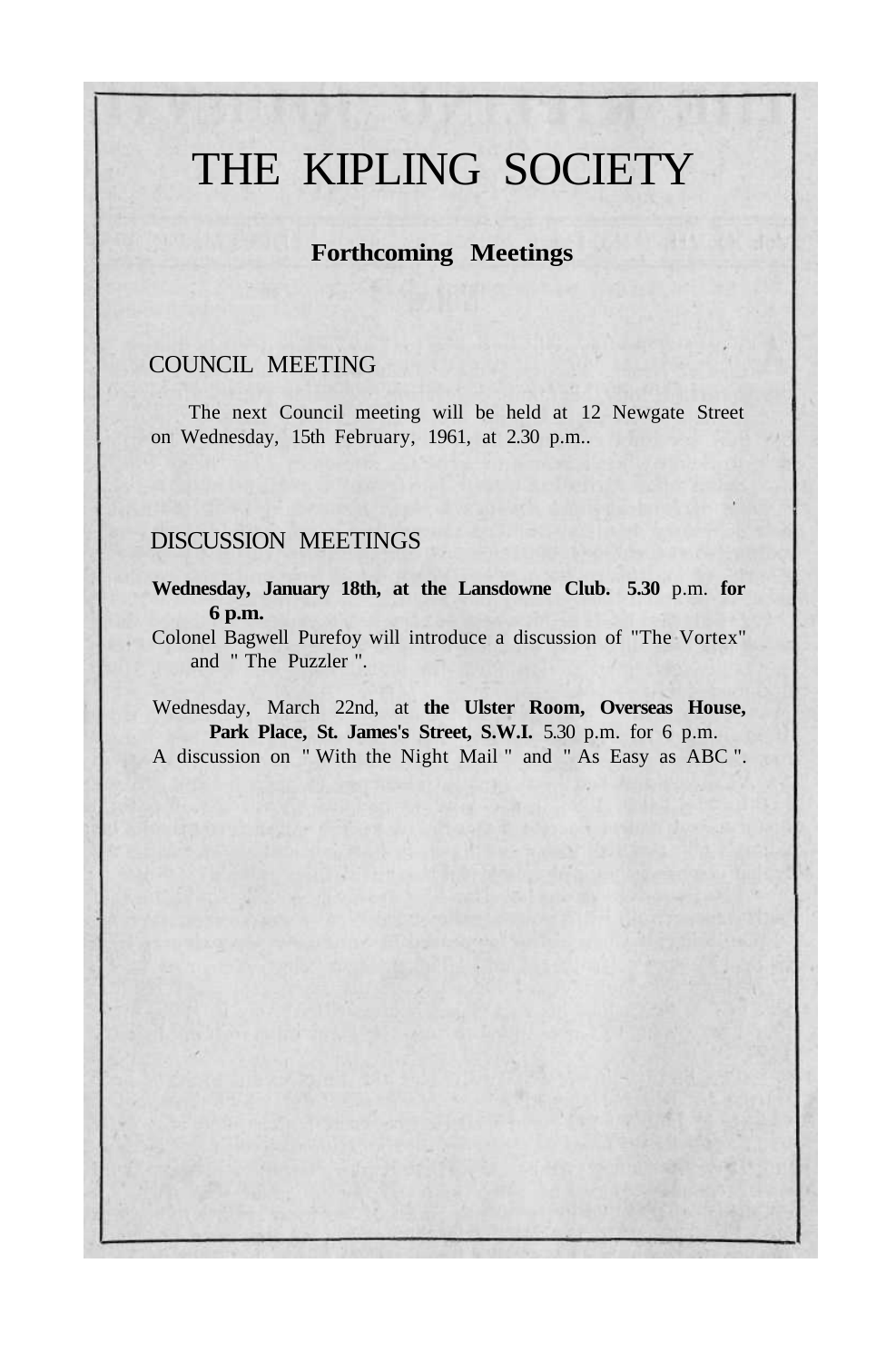## **THE KIPLING JOURNAL**

*published quarterly by*

### **THE KIPLING SOCIETY**

| Vol. XXVII. | No. 136. |  |
|-------------|----------|--|
|-------------|----------|--|

### DECEMBER, 1960

### **Notes**

A recent centenary, which seems to have escaped much notice, is<br>on August 14, 1860, his family emigrating to Canada shortly afterwards. recent centenary, which seems to have escaped much notice, is that of Ernest Thompson Seton, who was born at South Shields

Whether Seton and Kipling ever met does not seem to be recorded, but they certainly corresponded, and Kipling acknowledged a certain debt to Seton when he came to write the stories in *The Jungle Books.*

Seton's popularity has waned, but from the publication of his first volume of stories, *Wild Animals I Have Known,* in 1898, for nearly half a century, his books ranked among classics of their kind, far outshining even such enduring stories of wild life as *Jock of the Bushveldt,* Charles G. D. Roberts's *Kings in Exile* and *Red Fox,* and Jack London's more sensational *White Fang* and *The Call of the Wild.*

Of his first book Seton wrote in his autobiography : " There can be no doubt that this book founded the modern school of animal stories — that is, giving in fiction form the actual facts of an animal's life and modes of thought."

Seton's stories and sketches began appearing in periodicals from 1880 onwards, and he continues : " Kipling wrote in a letter, now before me, that he had read ' Silverspot ' and 'Molly Cottontail' (1890) in *St. Nicholas,* and had been greatly influenced by them before writing his Jungle Tales, 1895. Since Kipling had no knowledge of natural history, and makes no effort to present it, and since furthermore his animals talk and live like men, his stories are not animal stories in the realistic sense ; they are wonderful, beautiful fairy tales.'

The most interesting ' overlap ' between Seton and Kipling is that both were writing wolf stories, independently, at the same time. Seton's ' Lobo, King of Currumpaw ' appeared in *Scribner's Magazine* in 1894 while ' Mowgli's Brothers ' and ' Tiger, Tiger ' first saw print in *St. Nicholas's* for January and February of the same year. But Kipling was in fact first, since his two stories were written early in 1893, while Seton only went to Currumpaw to trap the great king wolf in January 1894.

The literary interest in wolves at the time seems to have been started by Rider Haggard whose *Nada the Lily,* which he finished writing in January 1890 was serialized between January and May 1892 in *The Illustrated London News* before appearing in book form on May 9th. It was not until October 1895 that Kipling wrote to Haggard : "it was a chance sentence of yours in *Nada the Lily* that started me off on a track that ended in my writing a lot of wolf stories ". Kipling was already writing ' In the Rukh ' by November of the year 1892 and apparently beginning ' Mowgli's Brothers ' at much the same time.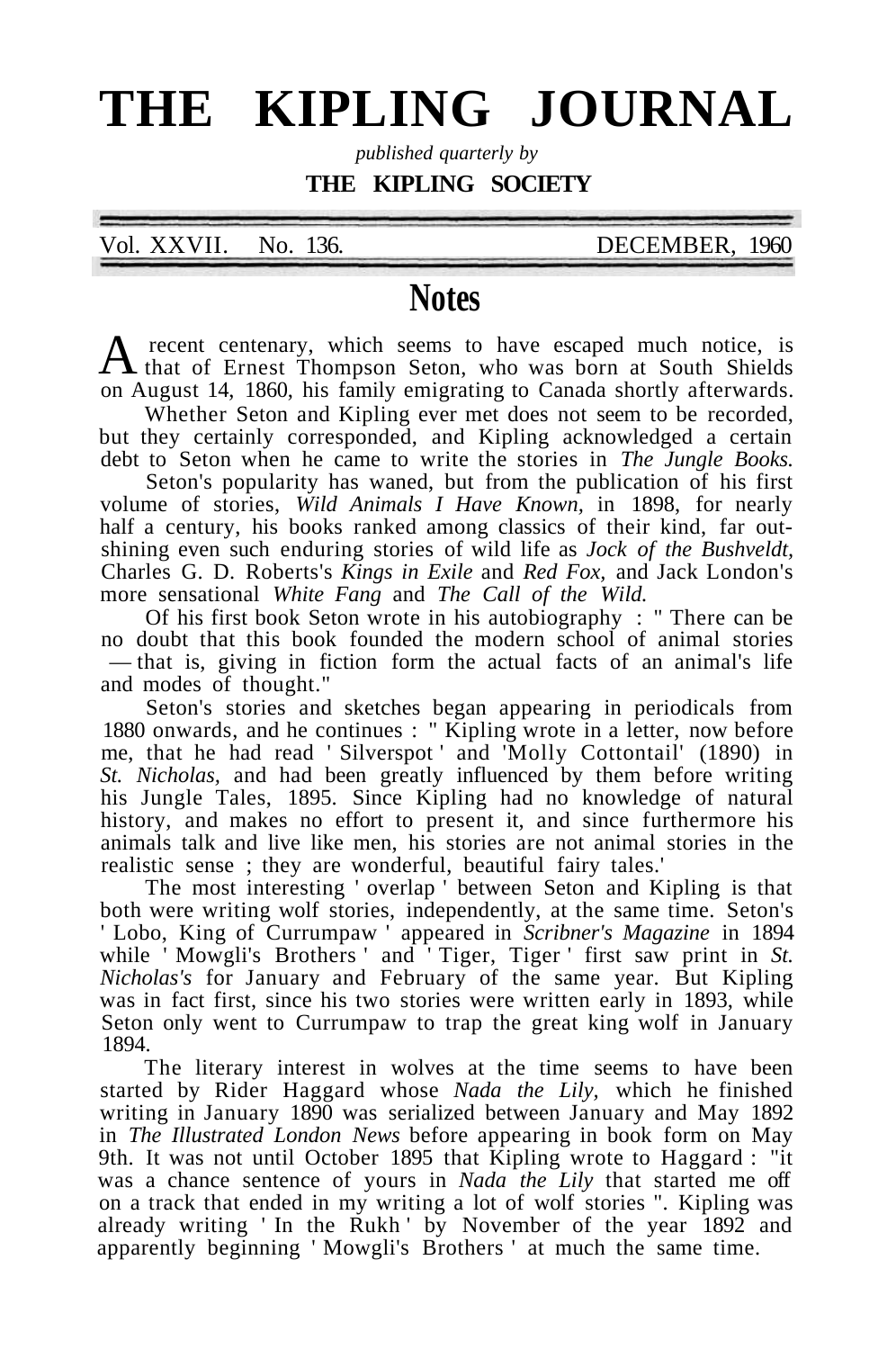Kipling's friendship with Haggard has been the subject of more than one article in the *Journal.* Much new information may now be found in *Rider Haggard ; His Life and Works,* written by Dr. Morton Cohen, a member of the Kipling Society, and published in August by Messrs. Hutchinson at 30s. This is certainly a Kipling " must ", as it contains many extracts from hitherto unpublished letters — and Kipling letters are a rare treasure : not so much literary, as personal — giving a vivid impression of what it must have been like to hear Kipling talking with a congenial friend.

That Rider Haggard was such a friend Dr. Cohen's biography amply proves — and proves also how worthy of friendship Haggard was. The book is a fascinating evocation of the man, and for the first time presents in true perspective his importance as a writer on Agriculture and Land Reform as well as of the romances for which he is best known.

Kipling was equally impressed by both, and wrote enthusiastically in praise of *The Farmer's Year* and *Rural England* as well as of the adventures of Allan Quatermain and the various incarnations of Ayesha. But for those of us to whom Haggard still seems, in spite of obvious imperfections, to be one of the greatest of imaginative writers, some of the most interesting pages in Dr. Cohen's book are those which tell how Haggard would discuss his plots with Kipling, and how in several cases the two friends sat down together to plot out the scheme of a romance.

Kipling's influence on Haggard is most obvious in *Allan and The Ice Gods* which has in it echoes of " The Knife and the Naked Chalk *"* and " Quiquern ". But a more interesting instance is that of the conception of Murgh, the personification of Death in the greatest of Haggard's historical romances, *Red Eve,* for whom there is written evidence, given by Dr. Cohen on page 205, that Kipling was in part responsible. This was in October 1908 ; and it was published at the end of August 1911 : it may be significant that Kipling was working the following month on a story called " The Archangel of the English " which was probably an early version of " On the Gate " (being written as " The Department of Death " in 1920) — the story of his own in which Death appears as a character.

There seem to be only three direct references to Haggard's books in any of Kipling's stories : one to *She* in "Among the Railway Folk " (1888) ; a mention of *Cleopatra* in " Her Little Responsibility " in 1889 (collected in *Abaft the Funnel)* and a longer one to *King Solomon's Mines* in "A Flight of Fact " *(Nash's Magazine,* June 1918, collected in *Land and Sea Tales).*

Kipling's references to books by his contemporaries are very tew, but would repay collection. As a start one may add to the three Haggard titles *The Giant's Robe* by F. Anstey (" To Be Filed for Reference " in *Plain Tales)* and *The Cuckoo Clock* by Mrs. Molesworth in *From Sea to Sea,* Letter XI : both of these authors became his friends when he reached London. There are also references in *From Sea to Sea* to *Alice's Adventures in Wonderland* and *Through the Looking-Glass* and to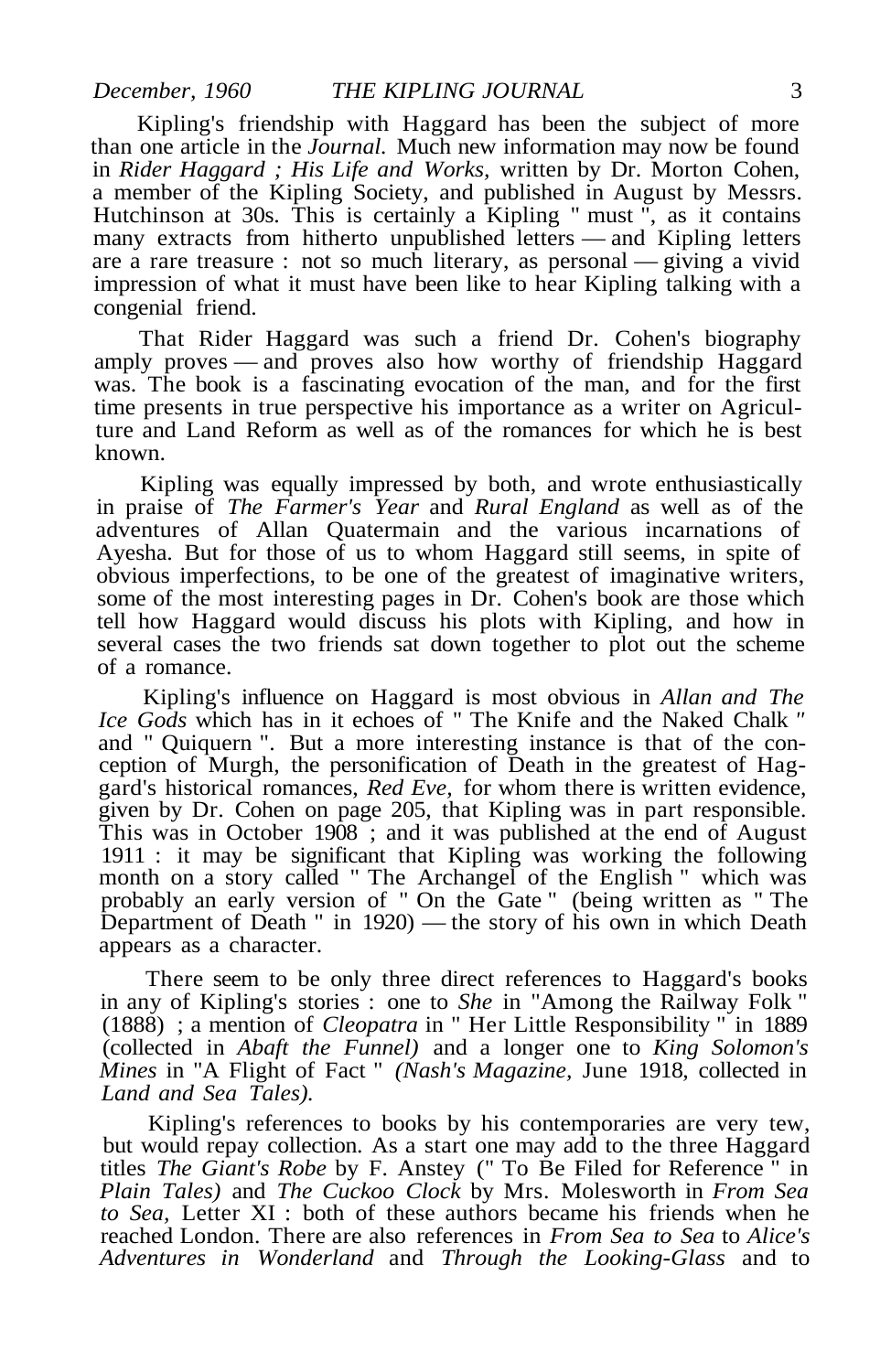*Huckleberry Finn,* while at the end of his life he harked back to an early love and quoted Mrs. Ewing's *Mary's Meadow* in " Fairy Kist ".

But who was the author of *Phillipa's Queen,* which forms the background to Manallace's forgery in "Dayspring Mishandled"? Or was there never such a book outside Kipling's imagination ?

Another uncollected story by Kipling has just made its first appearance in an easily accessible volume — the missing *Just So Story* written in 1903 (too late for the volume) called " The Tabu Tale ". This has been included in a collection called *Tales of Make-Believe* in Dents' well-known series of Children's Illustrated Classics (published November 1960, price 12s. 6d.) in another volume of which, *Modern Fairy Stories, "* The Potted Princess " was included a few years ago.

The series, which has a very high reputation, normally includes full-length books, and includes the works of nearly all the great writers for children. It is a pity that Kipling, one of the very greatest, cannot yet be represented otherwise than by short stories in anthologies. Even more serious, from the point of view of his reputation as one of the greatest of British authors, is his absence from series such as *The World's Classics* and *Everyman's Library* which — however erroneously — is taken by many people to be a tacit endorsement of the anti-Kipling complex under which so many critics still seem to be labouring.

One critic who has not been deterred is Miss Rosemary Sutcliff, the writer of several admirable children's books for which she was recently awarded the Carnegie Medal. Her short study, *Rudyard Kipling,* in the Bodley Head Monographs series on great writers for children, will be reviewed in the next number of the *Journal*. R.L.G.

### **Meeting Kipling**

### **by Roger Burlingame**

*The substance of remarks made by Roger Burlingame at the Kipling Dinner at the Century Club in 1947*

WAS eight. All day I had been scrubbed in honour of the great man<br>who was coming to dinner. A terrifically spotless sailor suit had been<br>inner and the great man all day I may allowed to teach a string that wish who was coming to dinner. A terrifically spotless sailor suit had been ironed out for me. All day I was allowed to touch nothing that might contaminate me. The great man would be coming at eight o'clock.

It was not customary for eight-year-old boys to meet distinguished authors from England, and my father and mother had only decided on me as a bait at the last moment. The fact was that a few nights before Rudyard Kipling had been given a dinner in New York which had greatly distressed him. The house at which the dinner was given had been decorated at vast expense so that it looked like a jungle, even to the point, I believe, of monkeys jumping from limb to limb of the exotic trees. As he arrived an orchestra played " Gunga Din." I think it was also sung by a hired baritone. The report was that Kipling had left before the dinner was over with the briefest of words to his host and hostess.

My father, hearing of this, was determined that Kipling should not be embarrassed at our house. My father was his great friend and well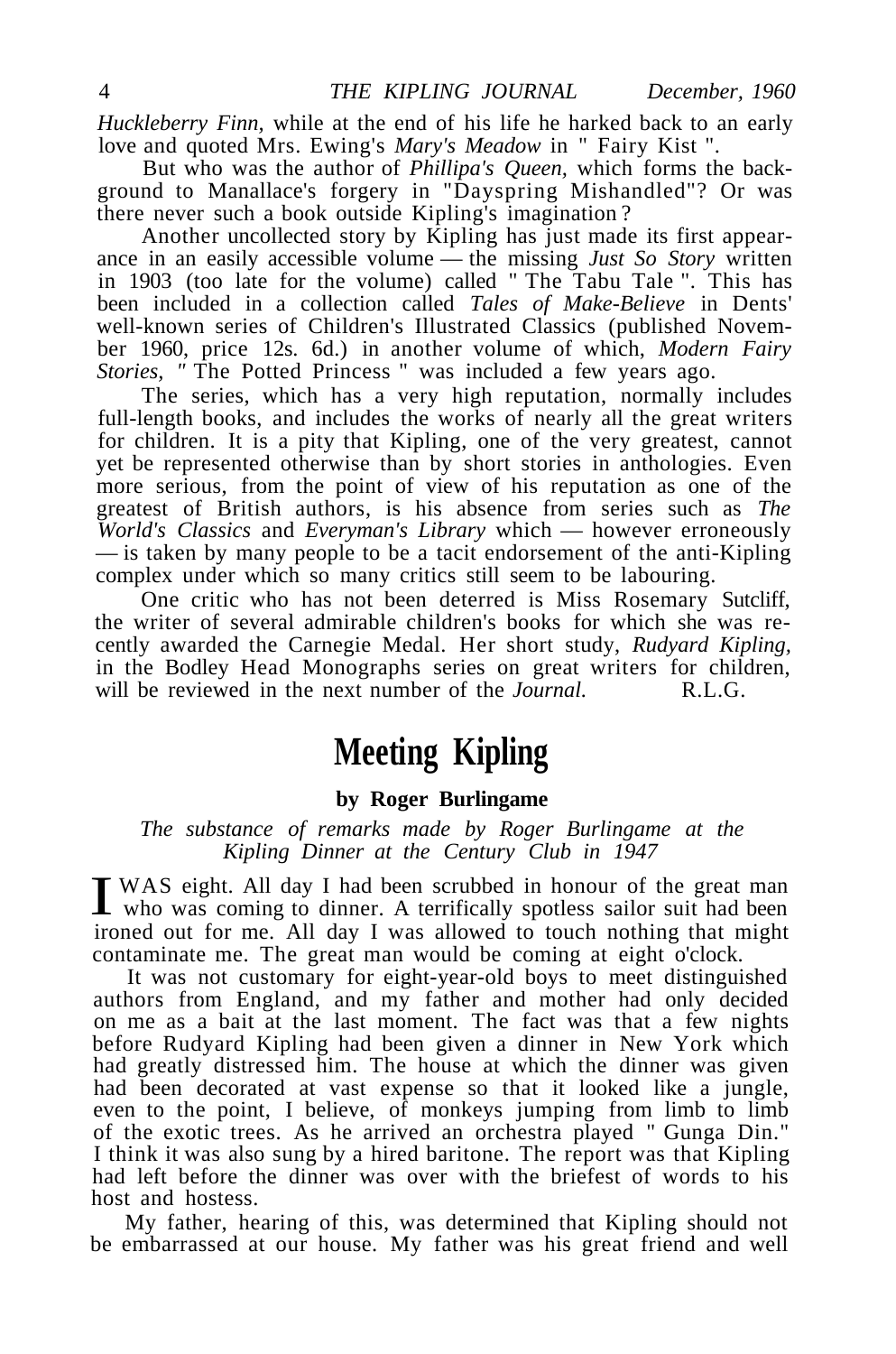knew of the author's shyness and his general dislike of social occasions. The inspiration my mother had was to put me in my sailor suit at a point which Kipling could not pass without seeing me. Everyone knew his fondness for children and it was thought that when he entered in trepidation if he saw nothing but a child he would immediately be put at his ease.

So there I sat trembling on the tiny love-seat in the little room which in New York houses for some inexplicable reason was called the foyer. Suddenly the bell rang, the door opened, and the maid ushered Mr. Kipling directly into the room where I sat. As soon as he saw me he shouted, " Oh, there's the young 'un ! " and sat beside me on the little couch.

I can't remember anything but his eyes. Those are as vivid before me now as if I were still looking at them there in the foyer. They were hypnotic. They seemed to see right into my innermost thoughts whatever those might have been. I had rehearsed things that I was to say about the *Jungle Books* and the *Just-So Stories,* both of which I knew almost by heart. But when he began to talk I said nothing. I think he talked about the British Navy. I think he talked about how boys of fourteen in England went into training to be naval officers. Suddenly he asked me what I wanted to grow up to be. I wanted to say " a writer," but I could not bring myself to say it. I think I must already have been smart enough to look at myself, a little prig of a boy in a sailor suit pretending that he wanted to be like the great man. I probably said something about a policeman or a locomotive engineer or a sailor—some conventional answer. It did not really matter to me then. I was hypnotised as I have never been since. All I knew was that I was in the presence of a kind of super-man, and I do not think that I have ever been deeply moved by his stories or his poems that some memory of this scene did not bring back to me.

I think it was only a day or so later that Kipling came down with the siege of pneumonia that almost killed him. I remember my concern during that time as I read the daily bulletins given out by his doctor.

There is only one more thing that happened between Kipling and me. As a child I had the usual fancy of an imaginary country of which I was the president or king or something of the sort. This country had an unusual economic system. The money grew on trees—but it wasn't as simple as that. The seeds of the money trees had to be processed by a factory which got a percentage and then turned the finished money over to the tree owner. The factory was called " The National and Four Buildings Money Seeds Association." Evidently my father told Mr. Kipling about this because a year after I had met him he wrote my father a criticism of the U.S. Government's handling of the Philippine situation in these words : " ' Seems to *me* your national moneyseeds and Four building corporation is rather puzzled in its mind. If it doesn't annex the Philipines, it ought to be hung. I hate to see a job left halffinished."

The letter hangs framed with Kipling's portrait in my study.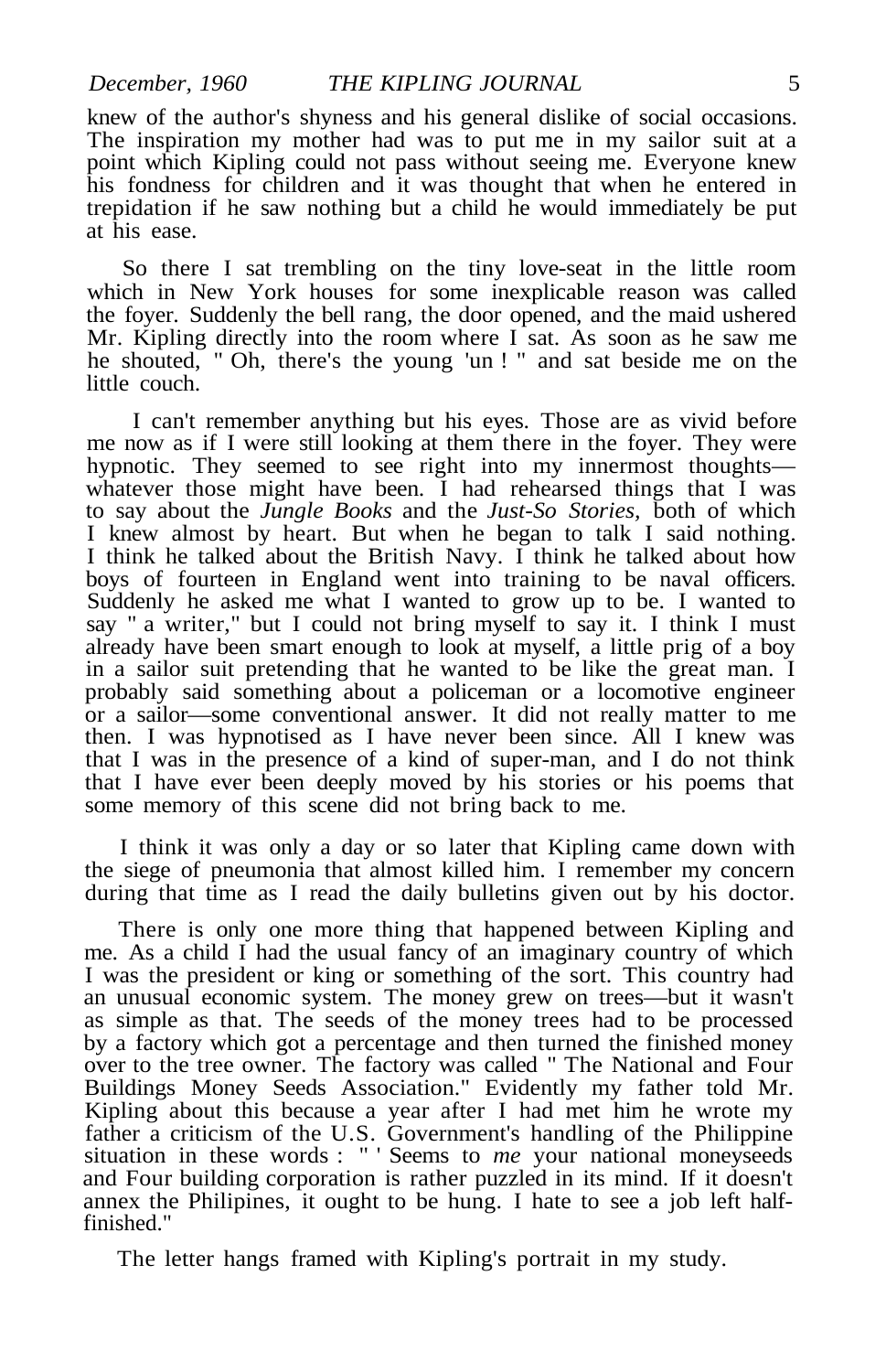### **Mrs. Hauksbee Sits Out**

### **An Unhistorical Extravaganza by Rudyard Kipling**

Part Two

### PERSONS CHIEFLY INTERESTED

HIS EXCELLENCY THE VICEROY AND GOVERNOR-GENERAL OF INDIA.

CHARLES HILTON HAWLEY (lieutenant at large).

LIEUTENANT-COLONEL J. SCRIFFSHAW (not so much at large).

MAJOR DECKER (a persuasive Irishman).

PEROO (an Aryan butler).

MRS. HAUKSBEE (a lady with a will of her own).

MRS. SCRIFFSHAW (a lady who believes she has a will of her own).

MAY HOLT (niece of the above).

ASSUNTA (an Aryan lady's-maid). *Aides-de-Camp, Dancers, Horses, and Devils as Required.*

- SCENE–Main *ball-room of the Simla Town-hall; dancing-floor grooved and tongued teak, vaulted roof, and gallery round the walls. Four hundred people dispersed in couples. Banners, bayonet-stars on walls ; red and gold, blue and gold, chocolate, buff, rifle-green, black and other uniforms under glare of a few hundred lamps. Cloak-] and supper-rooms at the sides, with alleys leading to Chinese-lanterned verandahs.* HAWLEY, *at entrance, receives* MAY *as she drops from her horse and passes towards cloak-rooms.*
- HAWLEY. *(AS he pretends to rearrange shawl.)* Oh, my love, my love, my love !
- MAY. *(Her eyes on the ground.)* Let me go and get these things off. I'm trying to control my eyes, but it is written on my face. *(Dashes into cloak-room.)*
- NEWLY MARRIED WIFE OF CAPTAIN OF ENGINEERS TO HUSBAND. NO need to ask what has happened *there,* Dick.

HUSBAND. NO, bless 'em both, whoever they are !

HAWLEY. *(Under his breath.)* Damn his impertinence !

- MAY *comes from cloak-room, having completely forgotten to do more than look at her face and hair in the glass.*
- HAWLEY. Here's the programme, dear !
- MAY. *(Returning it with pretty gesture of surrender.)* Here's the programme — dear !
- HAWLEY *draws line from top to bottom, initials, and returns card.*
- MAY. YOU can't! It's perfectly awful! But—I should have been angry if you hadn't. *(Taking his arm.)* Is it wrong to say that?
- HAWLEY. It sounds delicious. We can sit out all the squares and dance all the round dances. There are heaps of square dances at Volunteer balls. Come along !
- MAY. One minute! I want to tell my chaperon something.
- HAWLEY. Come along ! You belong to me now.
- MAY. *(Her eyes seeking* MRS. HAUKSBEE, *who is seated on an easyrhair by an alcove.)* But it was so awfully sudden !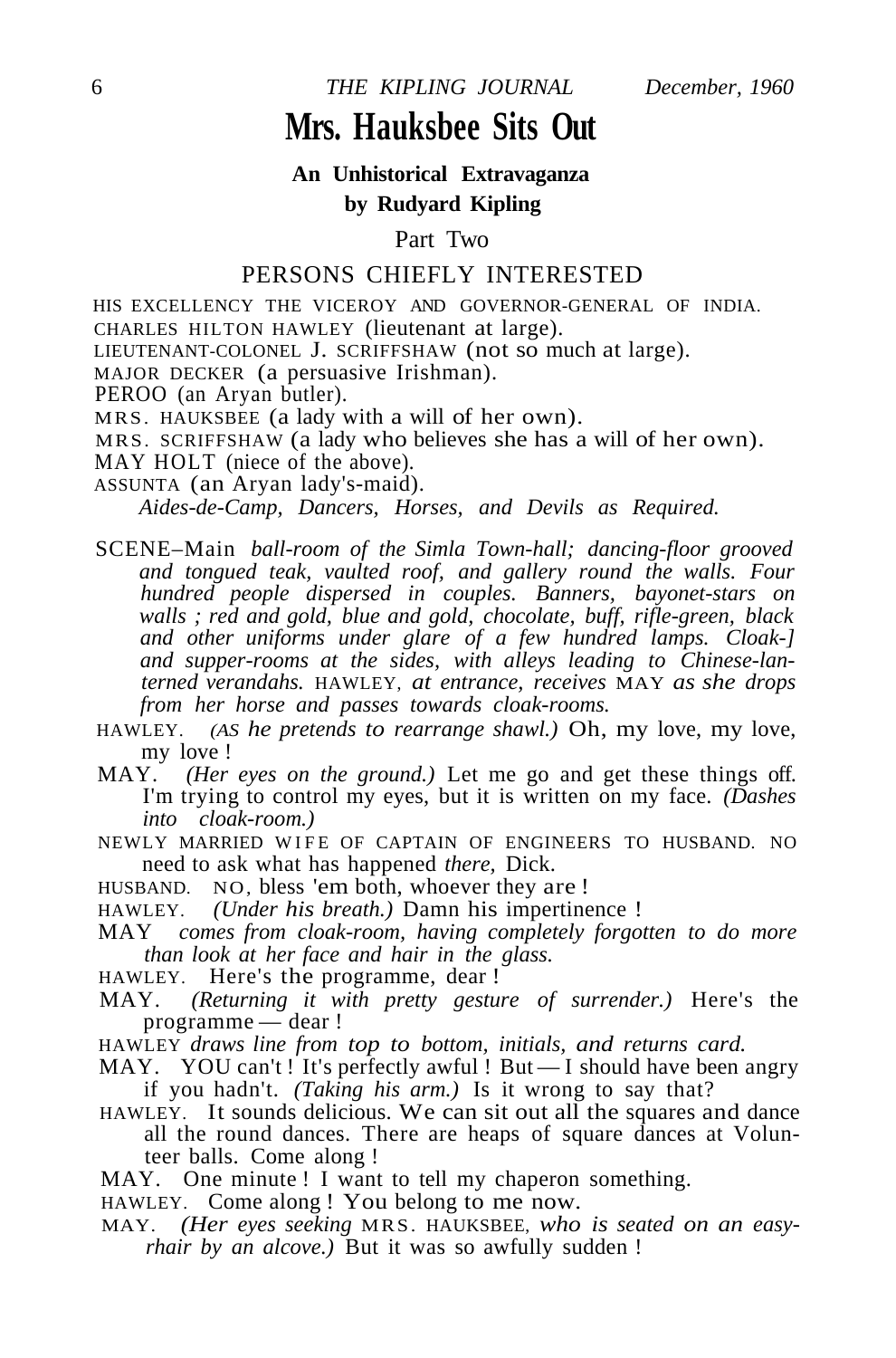- HAWLEY. My dear infant ! When a girl throws herself literally into a man's arms —
- MAY. I didn't ! Dandy shied.
- HAWLEY. Don't shy to conclusions. That man is never going to let her go. Come !
- MAY *catches* MRS. H.'S *eye. Telegraphs a volume, and receives by return two. Turns to go with* HAWLEY.
- MRS. H. *(AS she catches sight of back of* MAY'S *dress.)* Oh, horror! Assunta shall die tomorrow ! *(Sees* SCRIFFSHAW *fluctuating uneasily among the chaperons, and following his niece's departure with the eye of an artist.)*
- MRS.H . *(Furiously.)* Colonel Scriffshaw, you — *you* did that?
- SCRIFFSHAW. *(Imbecilely.)* The lacing? Yes. I think it will hold.
- MRS. H. YOU monster ! Go and tell her. No don't ! *(Falling back in chair.)* I have lived to see every proverb I believed in a lie. The maid has forgotten her attire ! (What a handsome couple they make ! Anyhow, he doesn't care, and she doesn't know.) How did *you* come here, Colonel Scriffshaw?
- SCRIFFSHAW. Strictly against orders. *(Uneasily.)* I'm afraid I shall have my wife looking for me.
- MRS. H. I fancy you will. *(Sees reflection of herself in the mirrors black-lace dinner dress, blood-red poinsettia at shoulder and girdle to secure single brace of black lace. Silver shoes, silver-handled black fan.)* (You're looking pretty tonight, dear. I wish your husband were here.) *(Aloud, to drift of expectant men.)* No, no, no ! For the hundredth time, Mrs. Hauksbee is not dancing this evening. (Her hands are full, or she is in error. Now, the chances are that I shan't see May again till it is time to go, and I may see Mrs. Scriffshaw at any moment.) Colonel, *will* you take me to the supper-room? The hall's chilly without perpetual soups. *(Goes out on* COLONEL'S *arm. Passing the cloak-room, sees portion of* MRS. SCRIFFSHAW'S *figure.)* (Before me the Deluge!) If I were you, Colonel Scriffshaw, I'd go to the whist-room, and — stay there. (S. *follows the line of her eye, and blanches as he flies.)* She *has* come  $-$  to  $-$  take them home, and she is quite capable of it. What shall I do ? *(Looks across the supper-tables. Sees* MAJOR DECKER, *a big black-haired Irishman, and attacks him among the meringues.)* Major Decker ! Dear Major Decker ! If ever I was a friend of yours, help me now !
- MAJOR D. I will indeed. What is it?
- MRS. H. *(Walking him back deftly in the direction of the cloak-room door.*) I want you to be very kind to a very dear friend of mine — a Mrs. Scriffshaw. She doesn't come to dances much, and, being very sensitive, she feels neglected if no one asks her to dance. She really waltzes divinely, though you might not think it. There she is, walking out of the cloak-room now, in the high dress. *Please* come and be introduced. *(Under her eyelashes.)* You're an Irishman, Major, and you've got a way with you. *(Planting herself in front of* MRS. S.) Mrs. Scriffshaw, may I wah-wah-wah Decker? — wah-wah-wah Decker? Mrs. Scuffles. *(Flies hastily.)* Saved for a moment! And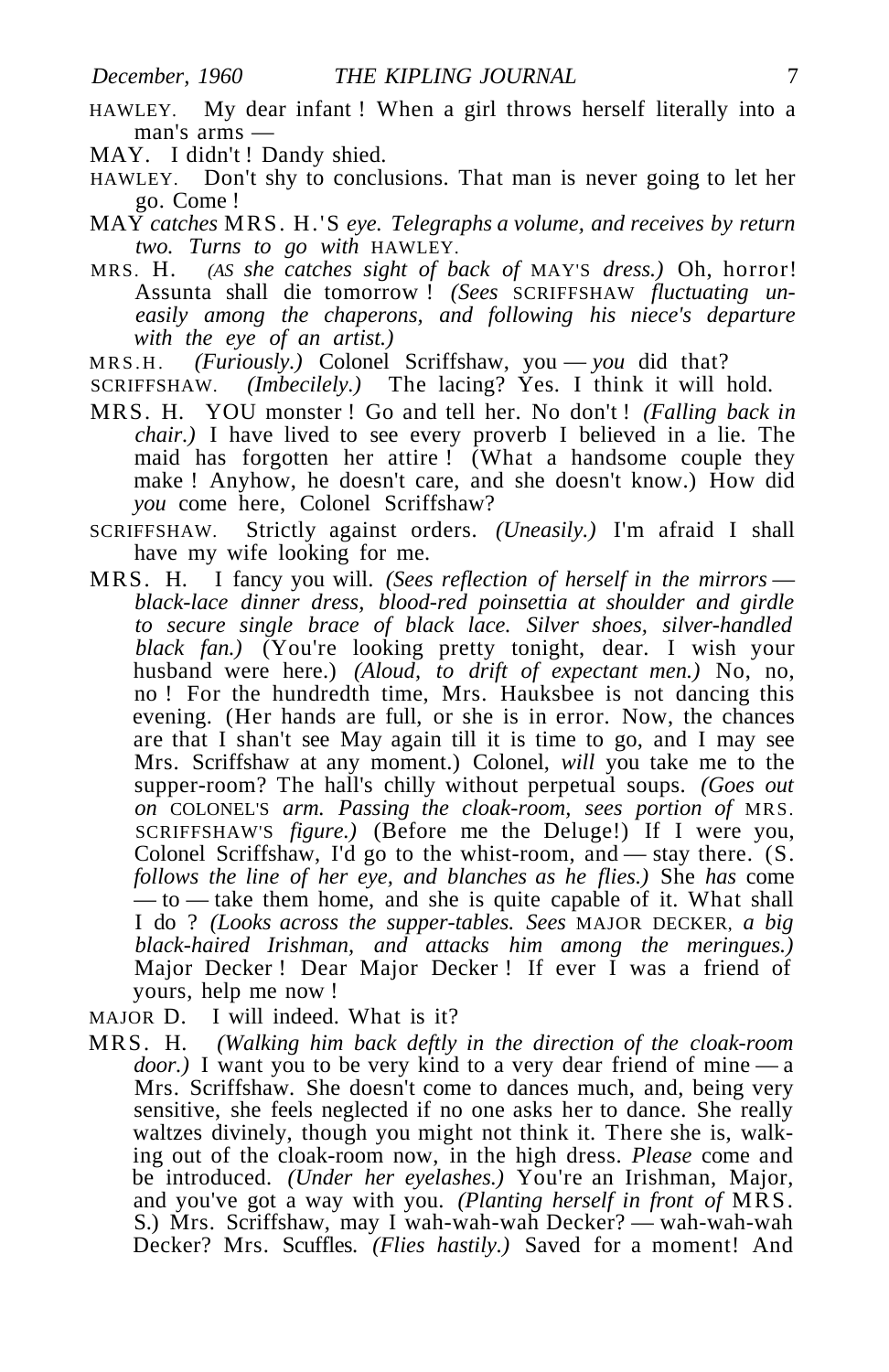now, if I can enlist the Viceroy on my side, I may do something. MAJOR D. *(TO* MRS. S.) The pleasure of a dance with you, Mrs. Scruffun ?

MRS. SCRIFFSHAW. *(Backing, and filling in the doorway.)* Sirr !

- MAJOR *D. (Smiling persuasively.)* You've forgotten me, I see ! I had the pleasure o' meeting you — (there's missionary in every line o' that head)—at — at — the last Presbyterian Conference.
- MRS. S. *(Strict Wesleyan Methodist.)* I was never there.
- MAJOR D. *(Retiring* en échelon *towards two easy-chairs.)* Were ye not, now? That's queer. Let's sit down here and talk over it, and perhaps we will strike a chord of mutual reminiscence. *(Sits down exhaustedly.)* And if it was not at the Conference, where was it?
- MRS. S. *(Icily, looking for her husband.)* I apprehend that our paths in the world are widely different.
- MAJOR D. (My faith ! they are !) Not the least in the world. (MRS. S. *shudders.)* Are you sitting in a draught? Shall we try a turn at the waltz now?
- MRS. S. *(Rising to the expression of her abhorrence.)* My husband is Colonel Scriffshaw. I should be much obliged if you would find him for me.
- MAJOR D. *(Throwing up his chin.)* Scriffshaw, begad! I saw him just now at the other end of the room. (I'll get a dance out of the old woman, or I'll die for it.) We'll just waltz up there an' inquire. *(Hurls* MRS. S. *into the waltz. Revolves ponderously.)* (Mrs. Hauksbee has perjured herself — but not on my behalf. She's ruining my instep.) No, he's not at this end. *(Circling slowly.)* We'll just go back to our chairs again. If he won't dance with so magnificent a dancer as his wife, he doesn't deserve to be here, or anywhere else. (That's my one sound knee-cap she's kicking now.) *(Halts at point of departure.)* And now we'll watch for him here.
- MRS. S. *(Panting.)* Abominable ! Infamous !
- MAJOR D. Oh no ! He's not so bad as that ! Prob'bly playin' whist in the kyard-rooms. Will I look for him? *(Departs, leaving* MRS. S. *purple in the face among the chaperons, and passes* MRS. H. *in close conversation with a partner.)*
- MAJOR D. *(TO* MRS. H., *not noticing her partner.)* She's kicked me to pieces. She can dance no more than a Windsor chair, an' now she's sent me to look for her husband. You owe me something for this . . . (The Viceroy, by Jove !)
- MRS. H. *(Turning to her partner and concluding story.)* A base betrayal of confidence, of course; but the woman's absolutely without tact, and capable of making a scene at a minute's notice, besides doing her best to wreck the happiness of two lives, after her treatment at Major Decker's hands. But on the Dress Reform Committee, and under proper supervision, she would be most valuable.
- HIS EXCELLENCY THE VICEROY AND GOVERNOR-GENERAL OF INDIA. *(Diplomatic uniform, stars, etc.)* But surely the work of keeping order
- among the waltzers is entrusted to abler hands. I cannot, cannot fight  $! I - I$  only direct armies.
- MRS. H. NO. But your Excellency has not quite grasped the situation. *(Explains it with desperate speed, one eye on* MRS. S. *panting on*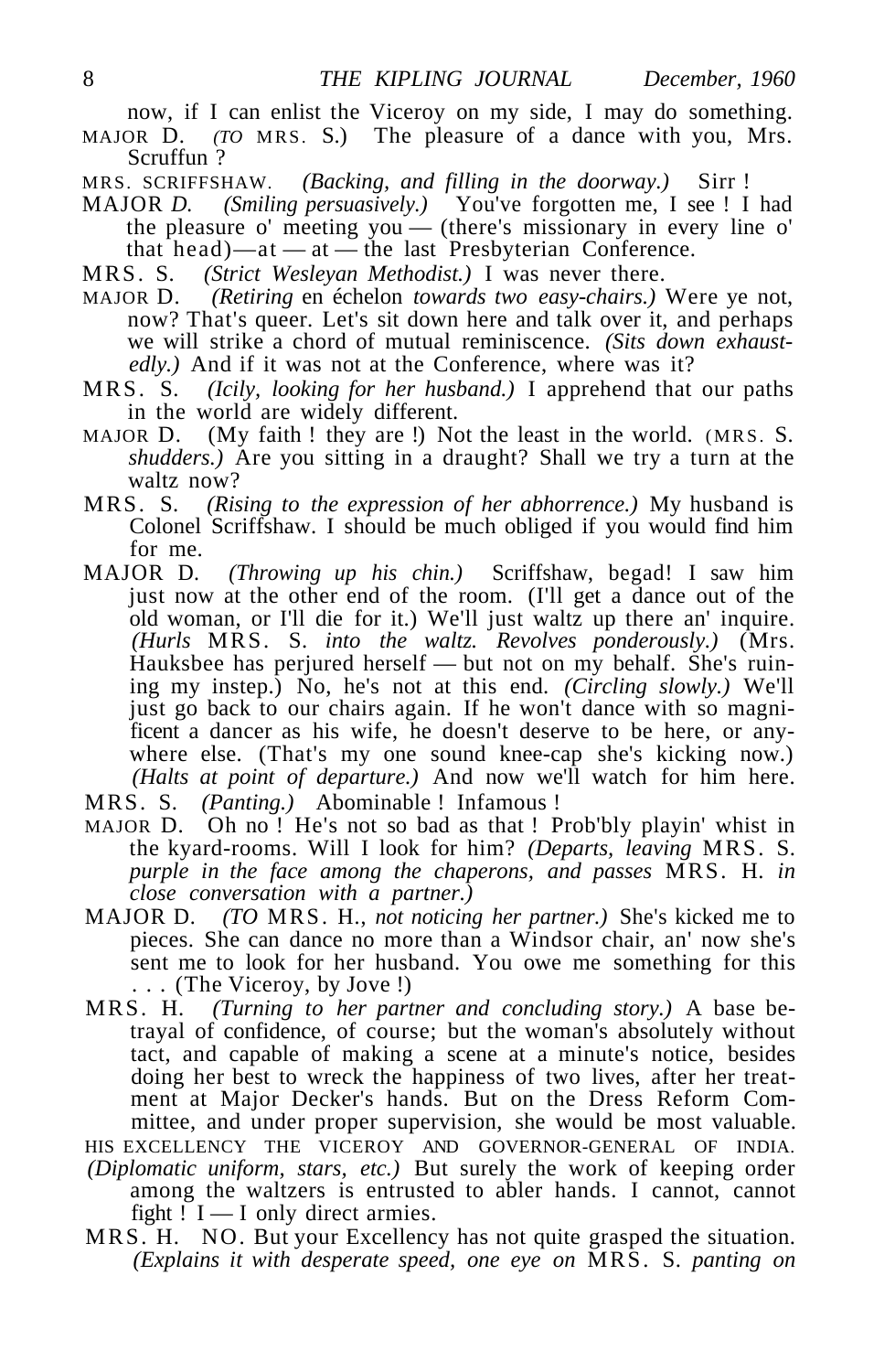*her chair.)* So you see ! Husband fled to the whist-room for refuge; girl with lover, who goes down the day after tomorrow ; and *she* is loose. She will be neither to hold nor to bind after the Major's onslaught, save by you. And on a committee — she really would —

- HIS EXCELLENCY. I see. I am penetrated with an interest in Eurasian dress reform. I never felt so alive to the importance of committees before. *(Screwing up his eyes to see across the room.)* But pardon me — my sight is not so good as it has been — which of that line of Mothers in Israel do I attack ! The wearied one who is protesting with a fan against this scene of riot and dissipation?
- MRS. H. Can you doubt for a moment? I'm afraid your task is a heavy one, but the happiness of two —-
- HIS EXCELLENCY. *(Wearily.)* Hundred and fifty million souls ? Ah, yes ! And yet they say a Viceroy is overpaid. Let us advance, It will not talk to me about its husband's unrecognised merits, will it? You have no idea how inevitably the conversation drifts in that direction when I am left alone with a lady. They tell me of Poor Tom, or Dear Dick, or Persecuted Paul, before I have time to explain that these things are really regulated by my Secretaries. On my honour, I sometimes think that the ladies of India are polyandrous !
- MRS. H. Would it be so difficult to credit that they love their husbands ?
- HIS EXCELLENCY. That also is possible. One of your many claims to my regard is that you have never mentioned your husband.
- MRS. H. *(Sweetly.)* No ; and as long as he is where he is, I have not the least intention of doing so.
- HIS EXCELLENCY. *(AS they approach the row of eminently selfconscious chaperons.)* And, by the way, where is he?
- MRS. H. *lays her fan lightly over her heart, bows her head, and moves on.*
- HIS EXCELLENCY. *(AS the chaperons become more self-conscious, drifting to vacant chair ai* MRS. S.'S *side.)* That also is possible. I do not recall having seen him elsewhere, at any rate. *(Watching* MRS. S.) HOW very like twenty thousand people that I could remember if I had time ! *(Glides into vacant chair.* MRS. S. *colours to the temples; chaperons exchange glances. In a voice of strained honey.*) May I be pardoned for attacking you so brusquely on matters of public importance, Mrs. Scriffshaw ? But my times are not my own, and I have heard so much about the good work you carry on so successfully. (When she has quite recovered I may learn what that work was.)
- MRS. S., *in tones meant for the benefit of all the chaperons, discourses volubly, with little gasps, of her charitable mission work.*
- HIS EXCELLENCY. HOW interesting ! Of course, quite natural ! What we want most on our dress reform committee is a firm hand and enormous local knowledge. Men are *so* tactless. You have been too proud, Mrs. Scriffshaw, to offer us your help in that direction. So, you see, I come to ask it as a favour. *(Gives* MRS. S. *to understand that the Eurasian dress reform committee cannot live another hour without her help and comfort.)*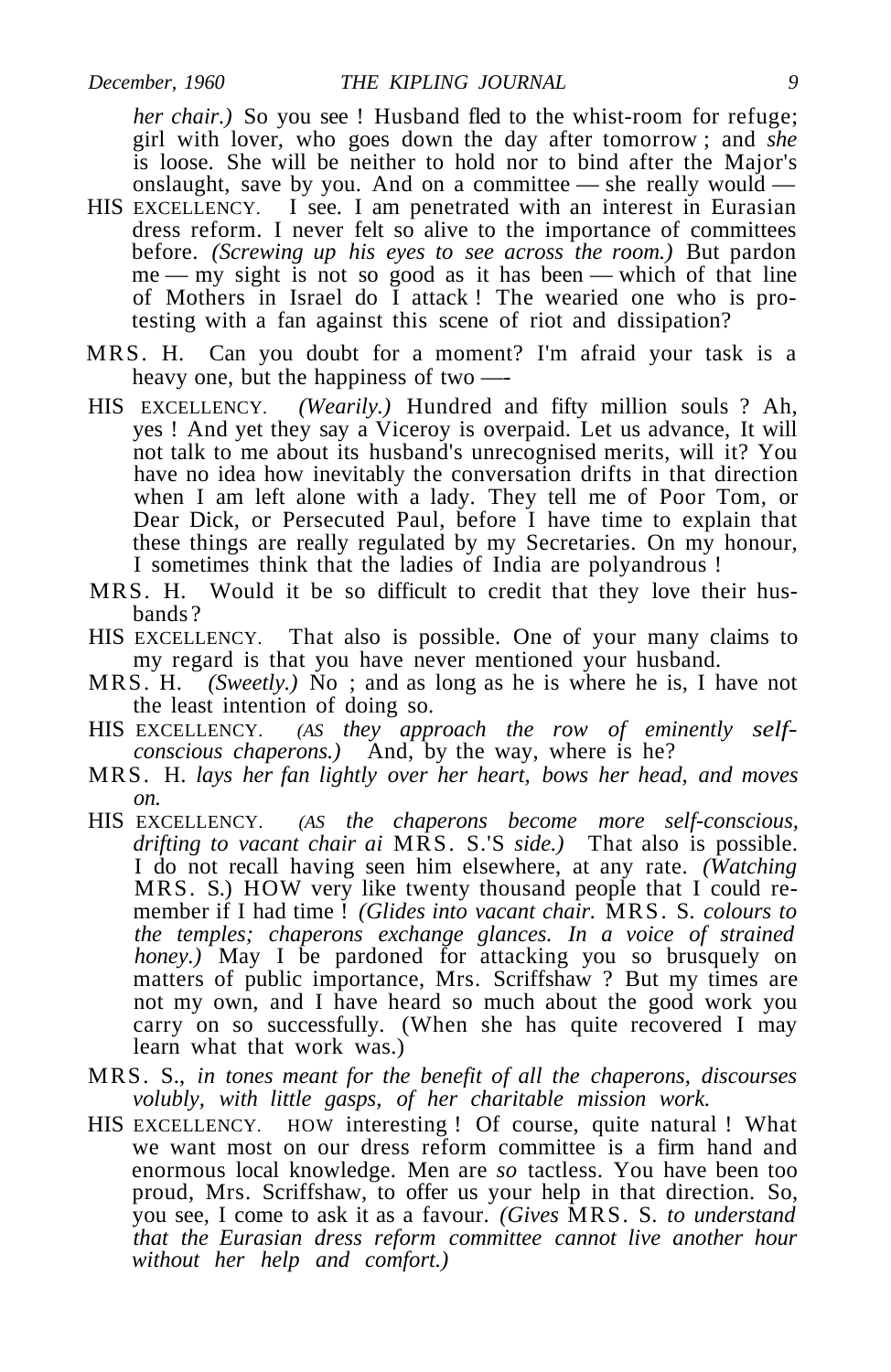- FIRST AIDE. *(By doorway within eye-reach of* His EXCELLENCY.) What in the world is His Excellency tackling now?
- SECOND AIDE. *(In attitude of fascination.)* Looks as if it had been a woman once. Anyhow, it isn't amusing him. I know that smile when he is in acute torment.
- MRS. H. *(Coming up behind him.)* 'Now the Serpent was more subtle than any beast of the field !'
- SECOND AIDE. *(Turning.)* Ah! Your programme full, of course, Mrs. Hauksbee?
- MRS. H. I'm not dancing, and you should have asked me before. You Aides have no manners.
- FIRST AIDE. YOU must excuse him. Hugh's a blighted being. He's watching somebody dance with somebody else, and somebody's wanting to dance with him.
- MRS. H. *(Keenly, under her eyebrows.)* You're too young for that rubbish.
- SECOND AIDE. It's his imagination. *He's* all right, but Government House duty is killing me. My heart's in the plains with a dear little, fat little, lively little nine-foot tiger. I want to sit out over that kill instead of watching over His Excellency.
- MRS. H. Don't they let the Aides out to play, then?
- SECOND AIDE. Not me. I've got to do most of Duggy's work while he runs after —
- MRS. H. Never mind! A discontented Aide is a perpetual beast. One of you boys will take me to a chair, and then leave me. No, I don't want the delights of your conversation.
- SECOND AIDE. *(AS first goes off.)* When Mrs. Hauksbee is attired in holy simplicity it generally means — larks !
- HIS EXCELLENCY. *(TO* MRS. SCRIFFSHAW.) . . . And so we all wanted to see more of you. I felt I was taking no liberty when I dashed into affairs of State at so short a notice. It was with the greatest difficulty I could find you. Indeed, I hardly believed my eyes when I saw you waltzing so divinely just now. (She will first protest, and next perjure herself.)
- MRS. S. *(Weakly.)* But I assure you —
- HIS EXCELLENCY. My eyes are not so old that they cannot recognise a good dancer when they see one.
- MRS. S. *(With a simper.)* But only once in a way, Your Excellency.
- HIS EXCELLENCY. (Of course.) That is too seldom—much too seldom. You should set our younger folk an example. These slow swirling waltzes are tiring. I prefer — as I see you do — swifter measures.
- MAJOR D. *(Entering main door in strict charge of* SCRIFFSHAW, *who fears the judgement.)* Yes ! she sent me to look for you, after giving me *the* dance of the evening. I'll never forget it !
- SCRIFFSHAW. *(His jaw dropping.)* My wife danced with *you* ! I mean — anybody !
- MAJOR D. Anybody! Aren't I somebody enough? *(Looking across room.*) Faith! you're right, though! There she is in a corner flirting with the Viceroy ! I was not good enough for her. Well, it's no use to interrupt 'em.
- SCRIFFSHAW. Certainly not ! We'll we'll get a drink and go back to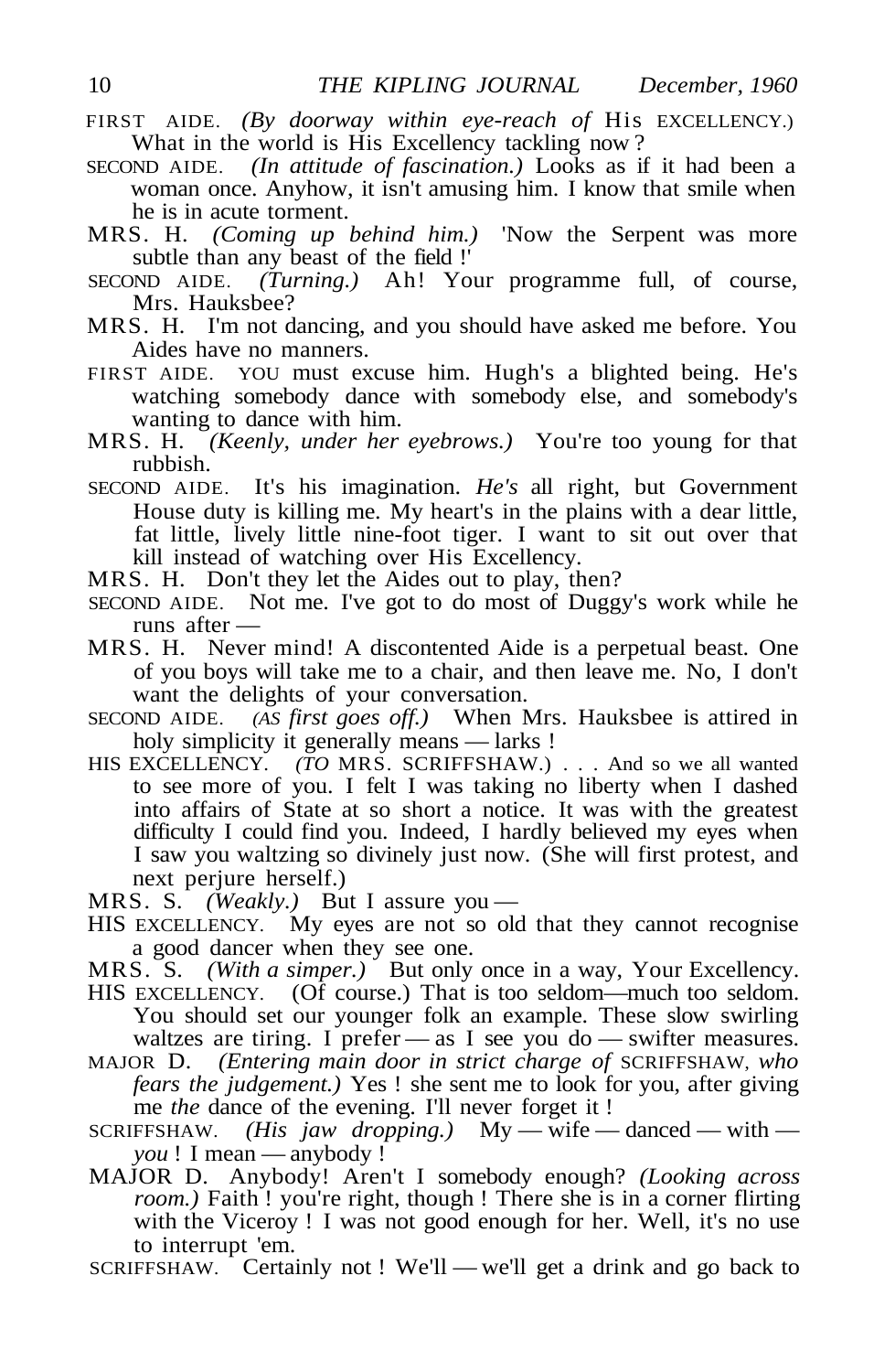- the whist-rooms. (Alice must be mad ! At any rate, I'm safe, I suppose.)
- HIS EXCELLENCY *rises and fades away from* MRS. SCRIFFSHAW'S *side after a long and particular pressure of the hand.* MRS. S. *throws herself back in her chair with the air of one surfeited with similar attentions, and the chaperons begin to talk.*
- HIS EXCELLENCY. *(Leaning over* MRS. H.'S *chair with an absolutely expressionless countenance.)* She is a truly estimable lady — one that I shall count it an honour to number among my friends. No ! she will not move from her place, because I have expressed a hope that, a little later on in the dance, we may renew our very interesting conversation. And now, if I could only get my boys together, I think I would go home. Have you seen any Aide who looked as though a Viceroy belonged to him?
- MRS. H. The feet of the young men are at the door without. You leave early.
- HIS EXCELLENCY. Have I not done enough?
- MRS. H. *(Half rising from her chair.)* Too much, alas ! Too much! Look!
- HIS EXCELLENCY. *(Regarding* MRS. SCRIFFSHAW, *who has risen and is moving towards a side door.)* How interesting ! By every law known to me she should have waited in that chair----such a comfortable chair — for my too tardy return. But now she is loose ! How has this happened ?
- MRS. H. *(Half to herself, shutting and opening fan.)* She is looking for May ! I know it ! Oh ! why wasn't she isolated ? One of those women has taken revenge on Mrs. Scriffshaw's new glory — *you* by telling her that May has been sitting out too much with Mr. Hawley.
- HIS EXCELLENCY. Blame me ! Always blame a Viceroy ! (MRS. H. *moves away.)* What are you meditating?
- MRS. H. Following watching administering anything ! I fly ! I know where they are !
- HIS EXCELLENCY. The plot thickens ! May I come to administer?
- MRS. H. *(Over her shoulder.)* If you can !
- MRS. H. *flies down a darkened corridor speckled with occasional Chinese lanterns, and establishes herself behind a pillar as* MRS. S. *sweeps by to the darkest end, where* MAY *and* HAWLEY *are sitting very close together.* HIS EXCELLENCY *follows* MRS. H.
- MRS. S. *(TO both the invisibles.)* Well !
- HIS EXCELLENCY. (TO MRS. H. *in a whisper.)* Now, I should be afraid. I should run away.
- MRS. S. *(In a high pitched voice of the matron.)* May, go to the cloak-room at once, and wait till I come. I wonder you expect any one to speak to you after this ! (MAY *hurries down corridor very considerably agitated.)*
- HIS EXCELLENCY. *(AS* MAY *passes, slightly raising his voice, and with all the deference due to half a dozen Duchesses.)* May an old man be permitted to offer you his arm, my dear? *(To* MRS. H.) I entreat —• I *command* you to delay the catastrophe till I return !
- MRS. H. *(Plunging into the darkness, and halting before a dead wall.)*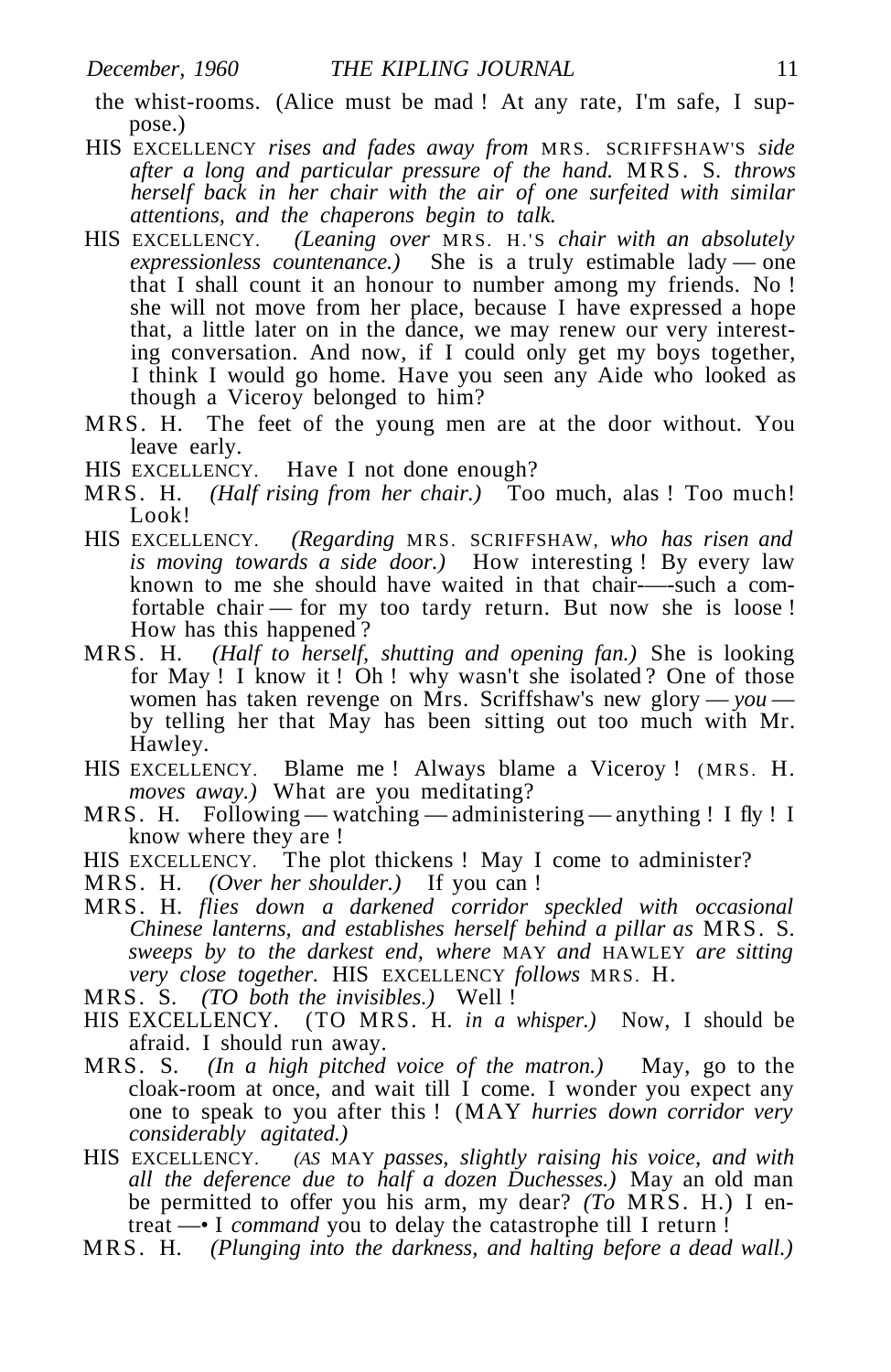Oh ! I thought there was a way round ! *(Pretends to discover the two.)* Mrs. Scriffshaw and Mr. Hawley! *(With exaggerated emphasis.)* Mrs. Scriffshaw — Oh ! *Mrs.* Scriffshaw ! — how truly shocking! What will that dear, good husband of yours say? *(Smothered chuckle from* HAWLEY, *who otherwise preserves silence. Snorts of indignation from* MRS. S.)

- MRS. H *(Hidden by pillar of observation.)* Now, in any other woman that would have been possibly weak — certainly vulgar. But I think it has answered the purpose.
- HIS EXCELLENCY. *(Returning, and taking up his post at her side.)* Poor little girl ! She was shaking all over. What an enormous amount of facile emotion exists in the young ! What is about to —
- MRS. S. *(In a rattling whisper to* HAWLEY.) Take me to some quieter place.
- HAWLEY. On my word, you seem to be accustomed to *very* quiet places. I'm sorry I don't know any more secluded nook; but if you have anything to say —
- MRS. S. Say, indeed ! I wish you to understand that I consider your conduct abominable, sir !
- HAWLEY. *(In level, expressionless voice.)* Yes? Explain yourself.
- MRS. S. In the first place, you meet my niece at an entertainment of which I utterly disapprove —
- HAWLEY. TO the extent of dancing with Major Decker, the most notorious loose fish in the whole room ? Yes.
- MRS. S. *(Hotly.)* That was not my fault. It was entirely against my inclination.
- HAWLEY. It takes two to make a waltz. Presumably, you are capable of expressing your wishes — are you not?
- MRS. S. I did. It was—only—and I couldn't —
- HAWLEY. *(Relentlessly.)* Well, it's a most serious business. I've been talking it over with May.
- MRS. S. May!
- HAWLEY. Yes, May; and she has assured me that you do not do er — this sort of thing often. She *assured* me of that.
- MRS. S. But by what right-
- HAWLEY. YOU see, May has promised to marry me, and one can't be too careful about one's connections.
- HIS EXCELLENCY. *(TO* MRS. H.) That young man will go far ! This is invention indeed.
- MRS. H. He seems to have marched some paces already. (Blessed be the chance that led me to the Major ! I can always say that I meant
- MRS. S. May has promised . . . this is worse than ever ! And *I* was not consulted !<br>HAWLEY. If 1 had
- If 1 had known the precise hour, you know, I might possibly have chosen to take you into my confidence.
- MRS. S. May should have told *me.*
- YOU mustn't worry May about it. Is that perfectly clear to you?
- HIS EXCELLENCY. *(TO* MRS. H.) What a singularly flat, hopeless tone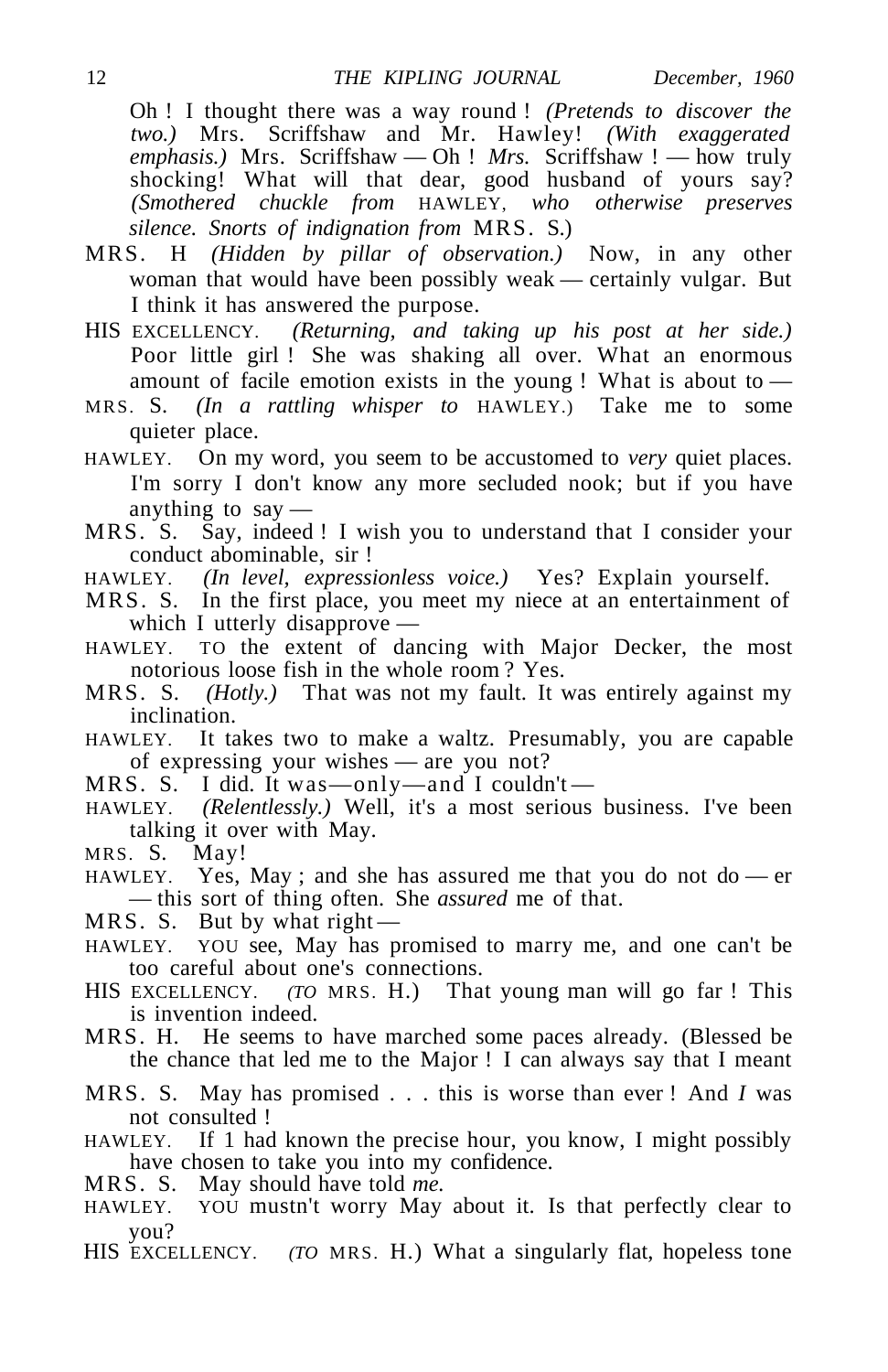he has chosen to talk in — as if he were speaking to a coolie from a distance.

- MRS. H. Yes. It's the one note that will rasp through her over-strained nerves.
- HIS EXCELLENCY. YOU know him well ?
- MRS. H. I trained him.
- HIS EXCELLENCY. Then *she* collapses.
- MRS. H. If she does not, all my little faith in man is gone for ever.
- MRS. S. *(TO* HAWLEY.) This is perfectly monstrous! It's conduct utterly unworthy of a *man,* much less a gentleman. What do *I* know of you, or your connections, or your means ?
- HAWLEY. Nothing. How could you ?
- MRS. S. HOW could I ? .. . Because because I insist on knowing ?
- HAWLEY. Then am I to understand that you are anxious to marry me ? Suppose we talk to the Colonel about that ?
- HIS EXCELLENCY. *(TO* MRS. H.) Very far, indeed, will that young man go.
- MRS. S. *(Almost weeping with anger.)* Will you let me pass ? I I want to go away. I've no language at my command that could convey to you —
- HAWLEY. Then surely it would be better to wait here till the inspiration comes ?
- MRS. S. But this is insolence !
- HAWLEY. YOU must remember that you drove May, who, by the way, is a woman, out of this place like a hen. That was insolence, Mrs. Scriffshaw — to her.
- MRS. S. TO her ? She's my husband's sister's child.
- HAWLEY. And she is going to do me the honour of carrying my name. I am accountable to your husband's sister in Calcutta. Sit down, please.
- HIS EXCELLENCY. She will positively assault him in a minute. I can hear her preparing for a spring.
- MRS. H. He will be able to deal with that too, if it happens. ( I trained him. Bear witness, heaven and earth, I trained him, that his tongue should guard his head with my sex.)
- MRS. S. *(Feebly.)* What shall I do ? What *can* I do ? *(Through her teeth.*) I hate you !<br>HIS EXCELLENCY. (C
- (Critically.) Weak. The end approaches.
- MRS. S. *You're* not the sort of man I should have chosen for anybody's husband.
- HAWLEY. I can't say your choice seems particularly select Major Decker, for instance. And believe me, you are not required to choose husbands for anybody.
- MRS. SCRIFFSHAW *looses all the double-thonged lightnings of her tongue, condemns* HAWLEY *as no gentleman, an imposter, possibly a bigamist, a defaulter, and every other unpleasant character she* has ever read of; announces her unalterable intention of refusing *to recognise the engagement, and of harrying* MAY *tooth and talon; and renews her request to be allowed to pass. No answer.*
- HIS EXCELLENCY. What a merciful escape ! She might have attacked me on the chairs in this fashion. What will he do now ?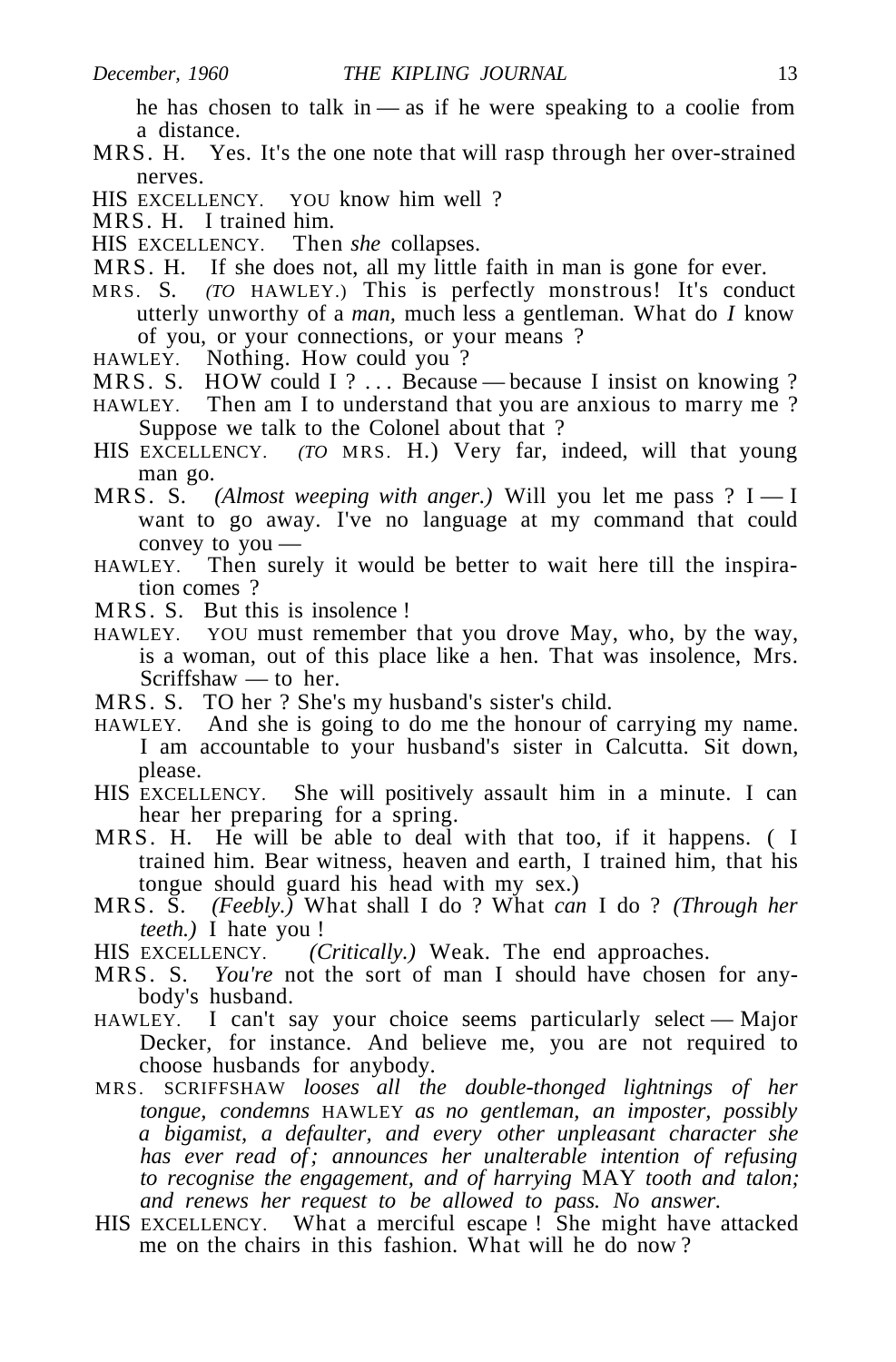- MRS. H. I have faith illimitable faith.
- MRS. S. *(At the end of her resources.)* Well, what have you to say?
- HAWLEY. *(In a placid and most insinuating drawl.)* Aunt Alice give — me —  $\hat{a}$  — kiss.
- HIS EXCELLENCY. Beautiful ! Oh ! thrice beautiful ! And my Secretaries never told me there were men like this in the Empire.
- MRS. S. *(Bewilderedly, beginning to sob.)* Why why *should* I ?
- HAWLEY. Because you will make you really will a delightful aunt-in-law, and it will save such a lot of trouble when May and 1 are married, and you have to accept me as a relation.
- MRS. S. *(Weeping gently.)* But—-but you're taking the management of affairs into your own hands.
- HAWLEY. Quite so. They are my own affairs. And do you think that my aunt is competent to manage other people's affairs when she doesn't know whether she means to dance or sit out, and when she chooses the very worst —
- MRS. S. *(Appealingly.)* Oh, don't don't! Please, don't! *(Bursts into tears.)*
- HIS EXCELLENCY. (TO MRS. H.) Unnecessarily brutal, surely? She's crying.
- MRS. H. NO! It's nothing. We all cry even the worst of us.
- HAWLEY. Well ?
- MRS. S. *(Sniffling, with a rustle.)* There !
- HAWLEY. NO, no, no ! I said give it to me ! *(It is given.)*
- HIS EXCELLENCY. *(Carried away.)* And I ? What am I doing here, pretending to govern India, while that man languishes in a lieutenant's uniform?
- MRS. H. *(Speaking very swiftly and distinctly.)* It rests with Your Excellency to raise him to honour. He should go down the day after tomorrow. A month at Simla, now, would mean Paradise to him, and one of your Aides is dying for a little tiger-shooting.
- HIS EXCELLENCY. But would such an Archangel of Insolence condescend to run errands for me?
- MRS. H. YOU can but try.
- HIS EXCELLENCY. I shall be afraid of him; but we'll see if we can get the Commander-in-Chief to lend him to me.
- HAWLEY. *(TO* MRS. S.) There, there, there! It's nothing to make a fuss about, is it? Come along, Aunt Alice, and I'll tuck you into your 'rickshaw, and you shall go home quite comfy, and the Colonel and I will bring May home later. I go down to my regiment the day after tomorrow, worse luck ! So you won't have me long to trouble you. But we quite understand each other, don't we? *(Emerges from the darkness, very tenderly escorting the very much shaken* MRS. SCRIFFSHAW.)
- HIS EXCELLENCY. *(TO* MRS. H. *as the captive passes.)* I feel as if I ought to salute that young man; but I must go to the ball-room. Send him to me as soon as you can. *(Drifts in direction of music.* HAWLEY *returns to* MRS. H.)

HAWLEY. *(Mopping his forehead.)* Phew ! I have had easier duties. MRS. H. HOW could you? How dared you? I builded better than I

knew. It was cruel, but it was superb.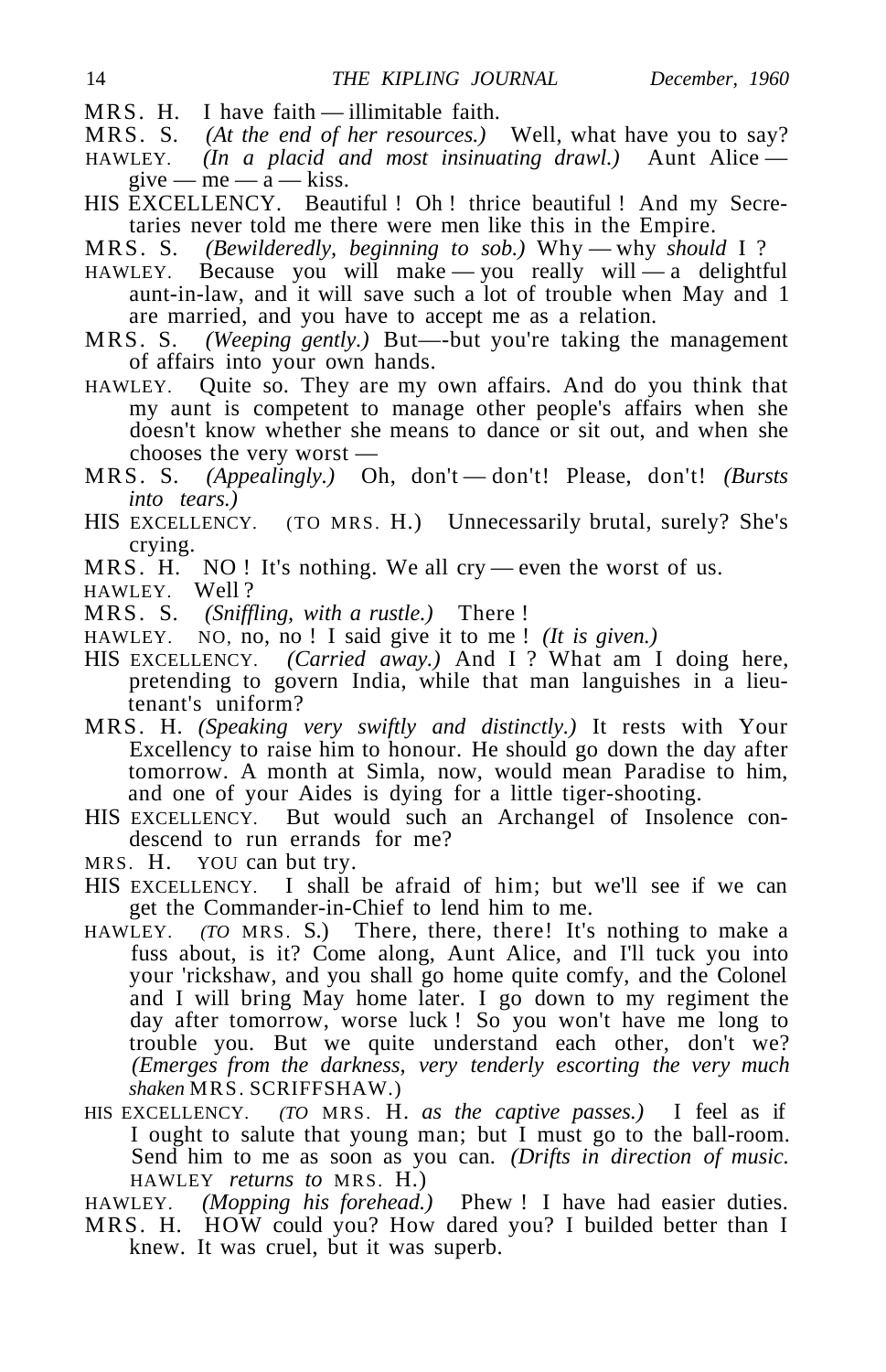HAWLEY. Who taught me? Where's May?

- MRS. H. In the cloak-room being put to rights I fervently trust.
- HAWLEY. *(Guiltily.)* They wear their fringes so low on their foreheads that one can't —
- MRS. H. *(Laughing.)* Oh, you goose ! That wasn't it. His Excellency wants to speak to you ! (HAWLEY *turns to ball-room as* MRS. H. *flings herself down in a chair.)*
- MRS. H. *(Alone.)* For two seasons, at intervals, I formed the infant mind. Heavens, how raw he was in the beginning ! And never once throughout his schooling did he disappoint you, dear. Never once, by word or look or sign, did he have the unspeakable audacity to fall in love with you. No, he chose his maiden, then he stopped his confidences, and conducted his own wooing, and in open fight slew his aunt-in-law. But he never, being a wholesome, dear, delightful boy, fell in love with you, Mrs. Hauksbee ; and I wonder whether you liked it or whether you didn't. Which ? .. . You certainly never gave him a chance . . . but that was the very reason why . . . *(Half aloud.)* Mrs. Hauksbee, you are an idiot !
- *Enters main ball-room just in time to see* HIS EXCELLENCY *conferring with* HAWLEY, AIDES *in background.*
- HIS EXCELLENCY. Have you any very pressing employments in the plains, Mr. Hawley?
- HAWLEY. Regimental duty. Native Cavalry, sir.
- HIS EXCELLENCY. And, of course, you are anxious to return at once? HAWLEY. Not in the least, sir.
- HIS EXCELLENCY. DO you think you could relieve one of my boys here for a month?
- HAWLEY. Most certainly, sir
- SECOND AIDE. *(Behind* VICEROY'S *shoulders, shouting in dumb show.)* My tiger ! My tiger ! My tigerling !
- HIS EXCELLENCY. *(Lowering his voice and regarding* HAWLEY *between his eyes.)* But could we trust you — ahem ! —not to insist on ordering kisses at inopportune moments from — people?

HAWLEY. *(Dropping eyes.)* Not when I'm on duty, sir.

- HIS EXCELLENCY. *(Turning.)* Then I'll speak to the Commander-in-Chief about it.
- MRS. H. *(AS she sees gratified expression of the* VICEROY'S *and* HAWLEY's *lowered eyes.)* I am sometimes sorry that I am a woman, but I'm very glad that I'm not a man, and — I shouldn't care to be an angel. (MRS. SCRIFFSHAW *and* MAY *pass* — *the latter properly laced, the former regarding the lacing.)* So that's settled at last. *(To* MRS. S.) Your husband, Mrs. Scriffshaw? Yes, I know. But don't be too hard on him. Perhaps he never did it, after all.
- MRS. S. *(With a grunt of infinite contempt.)* Mrs. Hauksbee, that man has tried to lace *me* !
- MRS. H. (Then he's bolder than I thought. She will avenge all her outrages on the Colonel.) May, come and talk to me a moment, dear.
- FIRST AIDE. *(TO* HAWLEY, *as the* VICEROY *drifts away.)* Knighted on the field of battle, by Jove ! What the deuce have you been doing to His Excellency ?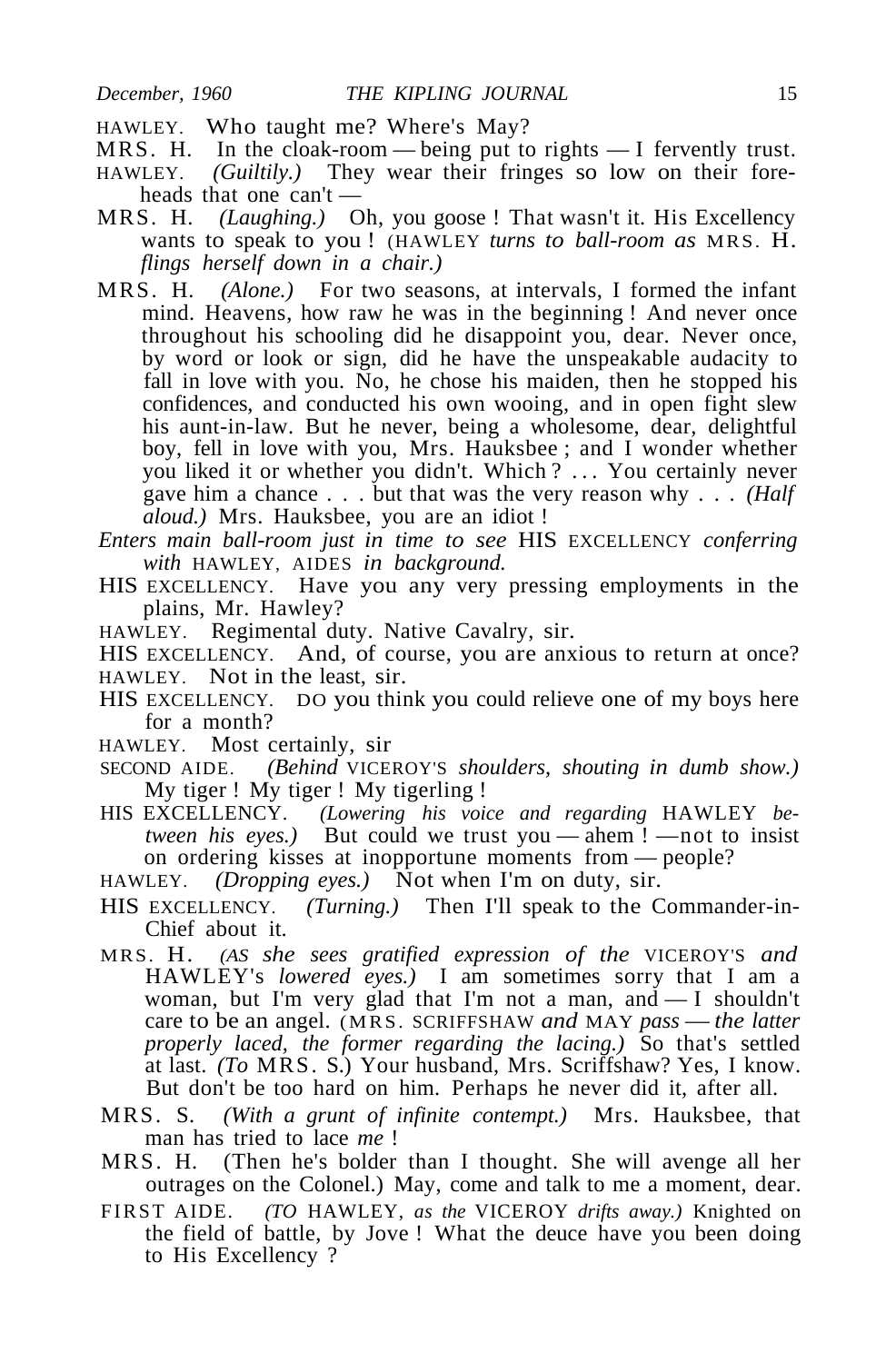- SECOND AIDE. I'll bet on it that Mrs. Hauksbee is at the bottom of this, somehow. I told her what I wanted, and —
- HAWLEY. Never look a gift tiger in the mouth. It's apt to bite. *(Departs in search of* MAY.)
- HIS EXCELLENCY. *(TO* MRS. H. *as he passes her sitting out with* MAY.) NO, I am not so afraid of your young friend. Have I done well?
- MRS. H. Exceedingly. *(In a whisper, including* MAY.) She is a pretty girl, isn't she?
- HIS EXCELLENCY. *(Regarding mournfully, his chin on his breast.)* O youth, youth, youth ! *Si la jeunesse savait* — *si la vieillesse pouvait.*
- MRS. H. *(Incautiously.)* Yes, but in this case we have seen that youth did know quite as much as was good for it, and— *(Stops.)*
- HIS EXCELLENCY. And age had power, and used it. Sufficient reward, perhaps ; but I hardly expected the reminder from *you.*
- MRS. H. NO. I won't try to excuse it. Perhaps the slip is as well, for it reminds me that I am but mortal, and in watching *you* controlling the destinies of the universe I thought I was as the gods !
- HIS EXCELLENCY. Thank you ! I go to be taken away. But it has been an interesting evening.
- SCRIFFSHAW. *(Very much disturbed after the* VICEROY *has passed on,* to MRS. H.) NOW, what in the world was wrong with my lacing? My wife didn't appear angry about my bringing May here. I'm informed she danced several dances herself. But she — she gave it me awfully in the supper-room for  $my =$  ahem  $!$   $-$  lady's-maid's work. Fearfully she gave it me ! What was wrong? It held, didn't it?
- MAY. *(From her chair.)* It was beautiful, Uncle John. It was the best thing in the world you could have done. Never mind. I forgive you. *(To* HAWLEY, *behind her.)* No, Charley. No more dances for just a little while. Ask Mrs. Hauksbee now.
- *Alarums and Excursions. The ball-room is rent in twain as the* VICEROY, AIDES, *etc., file out between Lines of Volunteers and Uniforms.*

### BAND IN THE GALLERY—

God save our gracious Queen, Heaven bless our noble Queen, God save the Queen ! Send her victorious, Happy and glorious, Long to reign over us, God save the Queen !

HAWLEY. *(Behind* MRS. H.'S *chair.)* Amen, your Imperial Majesty ! MRS. H. *(Looking up, head thrown back on left shoulder.)* Thank you ! Yes, you can have the next if you want it. Mrs. Hauksbee isn't sitting out any more.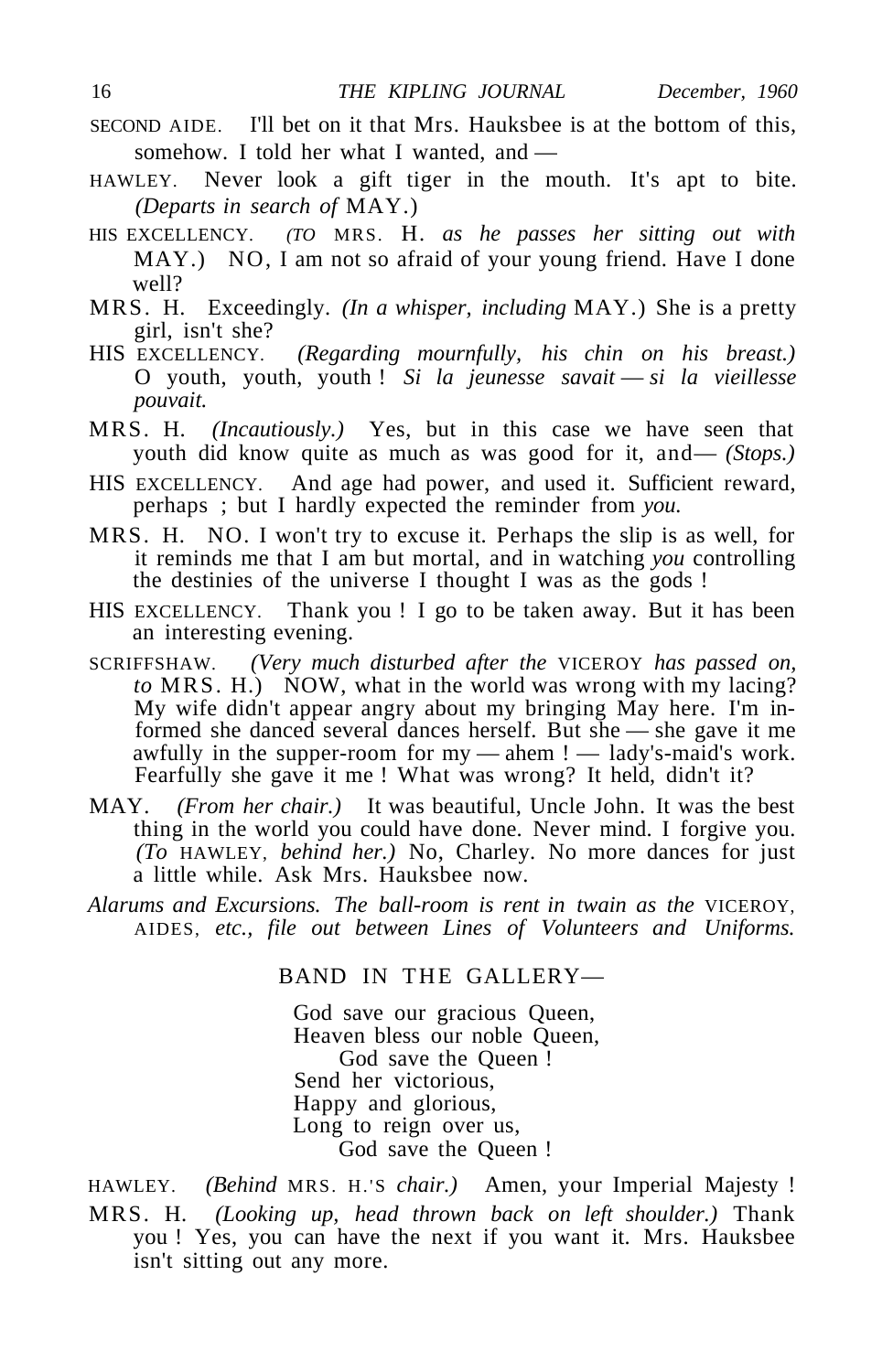### **Notes on "The Gardener"**

THE Gardener " needs to be read with great care and attention if<br>it is to be fully appreciated for in it Kipling uses to the full the it is to be fully appreciated for in it Kipling uses to the full the position of an author of a work of fiction in that, though he is omnipresent in his story and omniscient and knows the thoughts of the hearts of all his characters, he cannot lie about character or fact : on the other hand his characters can lie or be deceived while he, as the final judge, should make all clear in the end.

This story was wrung out of Kipling, firstly, by the fact that his only son was posted missing after the battle of Loos in World War I and his body never recovered : it is this experience that he reproduces on pp. 405 and 406. Secondly it arose out of the fact that he was appointed a member of the Imperial War Graves Commission and so was enabled to describe intimately the conditions under which our war cemeteries were erected and then visited by the relatives of " the Fallen " after the war, as is described on pp. 407 to the end. The writer of this note had to do with the organization of large parties of relatives to the War Cemeteries in the early twenties, the time of this story, and can testify to Kipling's unfailing accuracy in all his details and to the great comfort brought to the mourners, as testified by their faces, after they had visited " their grave ". He would also like to tell a younger generation about the wonder of those cemeteries, by far the greatest war memorial that any nation has ever set up, far surpassing all the cenotaphs, groups of statuary, church halls or obelisques put together. But we did not mean it that way when we decided to do it : we simply felt that it was more decent and reverent to bury our dead where they fell, rather than to cart them about in railway trucks and holds of steamers till they reached a burial ground where they could be deposited. And further, all were made equal by one pattern of grave stone and spared the horrible vulgarity of monument that disfigures civilian cemeteries.

And there arc two other points which apply to all Kipling's work and very specially here :—

- (1) He revised all his work many times and at long intervals, and his revision mostly consisted in blotting out and cutting down, so that every word is there because it cannot be omitted.
- (2) He was what might be called a pin-point artist and continually makes his important effects by quiet phrases and delicate touches.

From these two points it follows that it is no use skimming Kipling and turning over the pages till you come to the conversions and see what is going to happen next. Also remember that he is always very particular about the titles of his stories, which are given to express the chief point or object of them. So note that this story is not called " Rachel Weeping for her Children " or " The Last Good-bye " or something of that sort, but it is called " The Gardener " and yet a gardener is only introduced in the last twenty lines of it.

B. S. BROWNE.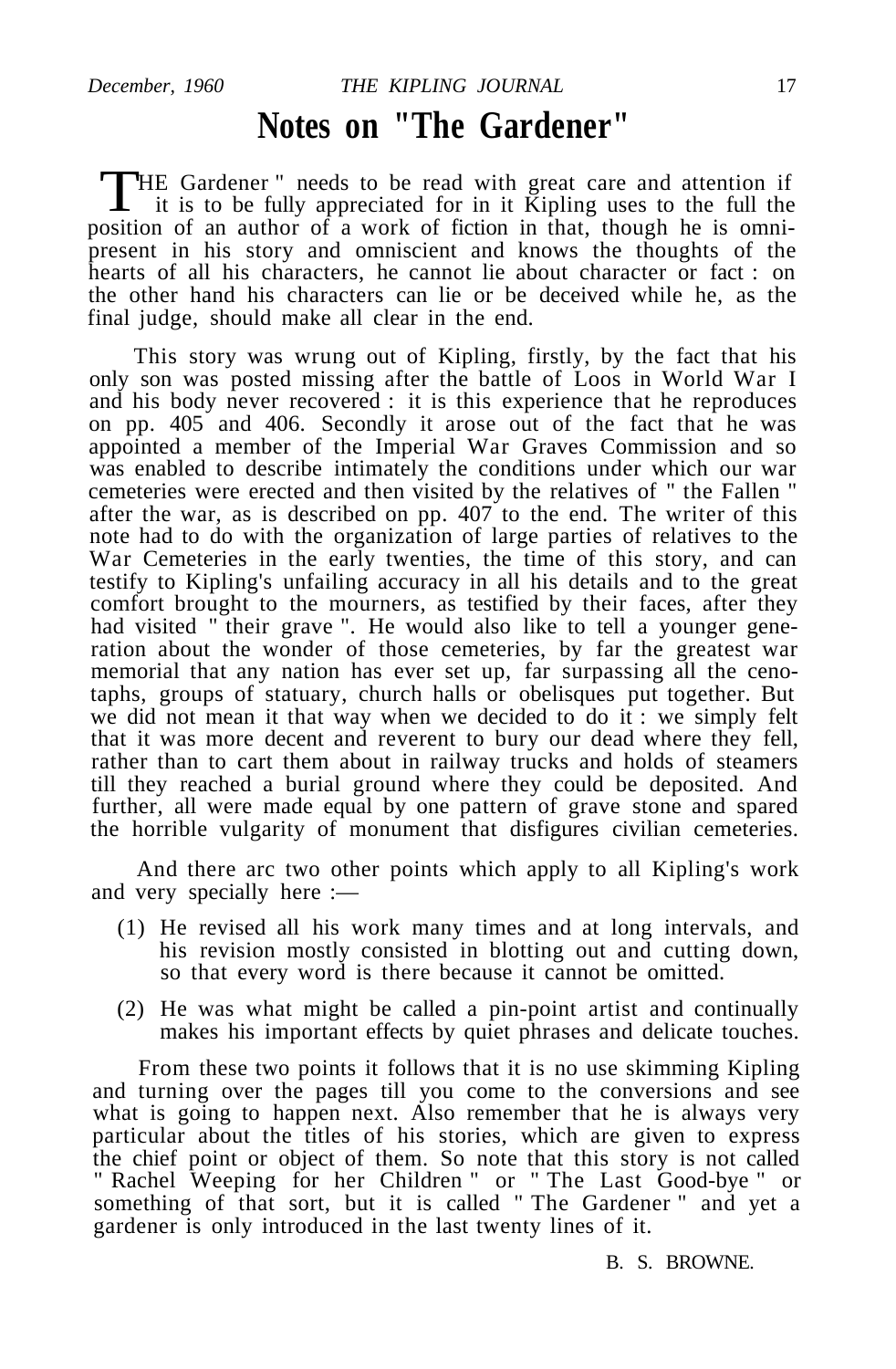### **Report on Discussion**

### **September 21st, 1960**

Close on forty members and guests were present at the Lansdowne Club to hear Mr. C. E. Carrington speak on " Why Critics Dislike Kipling ". He began by saying that Kipling was, and still is, loved or hated with a violence shared by very few other writers, and most of those who shared it are now forgotten. As for present-day critics, those hostile to Kipling seem unable to review any modern book about him without venting their personal hate, and largely ignoring the work they are reviewing. By way of example, Mr. Carrington cited Sir Harold Nicolson's " review " of Dr. J. M. S. Tompkins's recent book. " He's never read Kipling ", said Mr. Carrington ; " what's more, he's never read Dr. Tompkins's book ! "

Why this hatred? Is it Kipling's own fault? Partly, yes (thought the speaker). In 1890 Kipling, very young and injudicious, flooded the market with work of very varied quality. The public were sated with Kipling, some of which was undoubtedly bad, and no wonder many critics handled him severely. But his really bad period was earlier, after he had left Lahore for Allahabad, and thereby escaped the supervision of his parents and his exacting Editor. The " Pioneer " (and Mrs. Hill also) encouraged him to write, with far too little self-discipline, stories he would have mercilessly cut later on.

But literary critics have never *read* the later, far improved, Kipling. They can't see beyond the faults of his 1886-1891 period. Why did they so lose touch with him? Chiefly because of his refusal to associate with any literary *coterie* ; he ignored all such, and thereby placed himself outside the stream of literary history.

A lively discussion followed, during which Mr. Brock pointed out that not *all* critics are hostile. With Hilton Brown, C. S. Lewis, Noel Annan and certain others strongly favourable, this member felt that Kipling " had not done too badly ". A.E.B.P.

### **Library Notes**

The wonderful " serial " continues : more books from Dr. P. F. Wilson and, as always, filling gaps in our shelves. The newly arrived ones are a complete set of the works of Mrs. Juliana Horatia EWING (1841-1885), the author of children's stories—18 volumes including her best known book *The Land of Lost Toys.* Kipling referred to her and her works more than once : in the first chapter of *Something of Myself* and in "An English School ".

Also included in this gift are the following five volumes, all with references to KIPLING :—

Colonel H. C. Lowther — *From Pillar to Post* (1912).

Commander A. B. Campbell— *When I was in Patagonia* (1953)

Cecil Roberts — *And So To America* (1946).

Lady Troubridge and Archibald Marshall — *John Lord Montagu of Beaulieu* (1930).

ESSAYS BY DIVERS HANDS (1955)— including " The Young Rudyard Kipling " by the Earl of Birkenhead. R.E.H.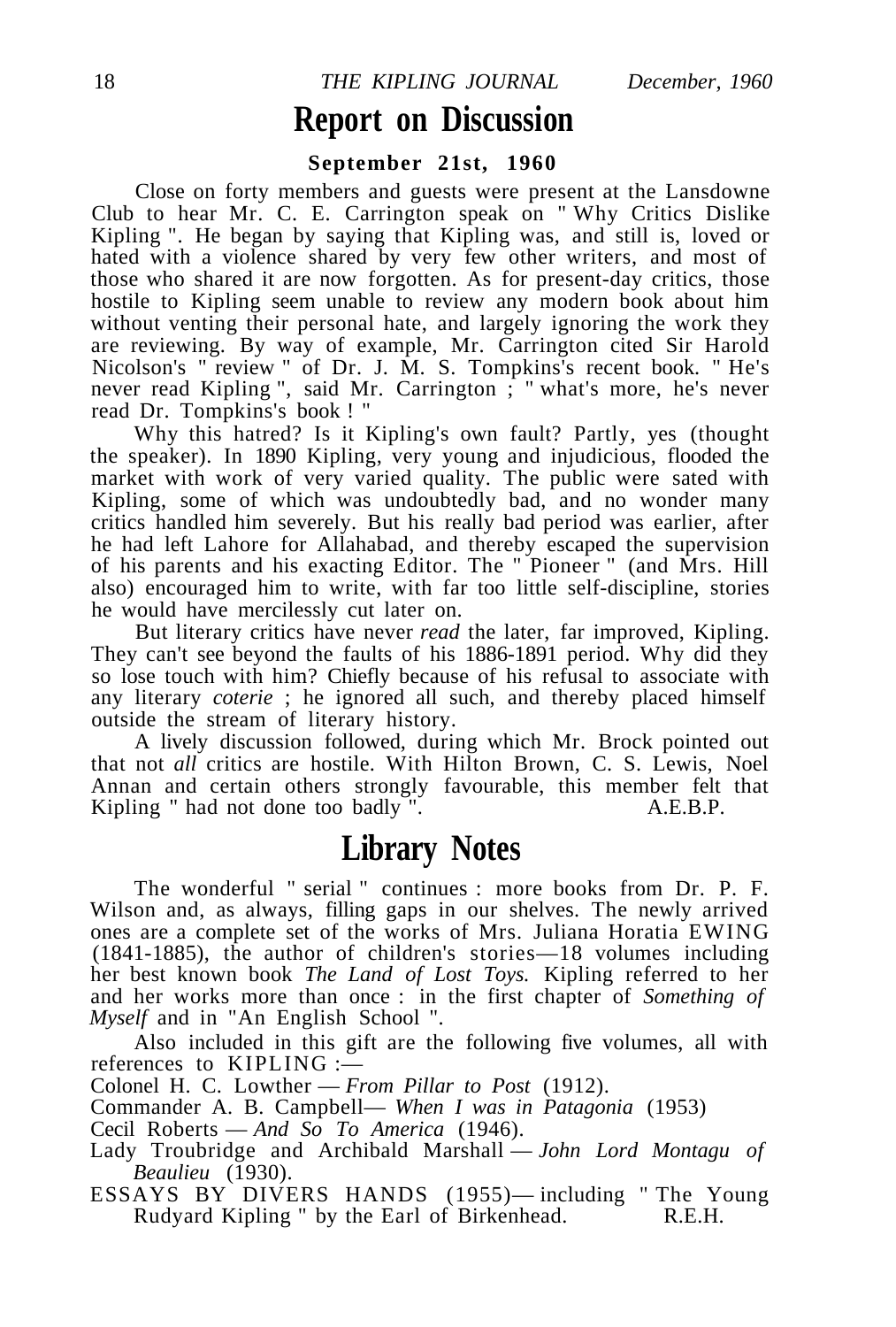### **Readers Guide to "Mrs. Bathurst"**

#### **by R.** E. **Harbord**

### III

356/10. reticule : the predecessor of the lady's handbag.

- ,,/ll. "comes out Mrs. Bathurst.": It must have been quite a thrill in those days to see someone whom one knew on the screen : for Vickery an awful shock when, the night before, he first saw her " in London " and realised she had left New Zealand. It was obvious that it must have been many weeks ago that the picture was taken, and he guessed she must be well on her way to South Africa.
- 356/23. enteric : This refers to a patient in the last gasp from typhoid fever. It was this disease which killed such large numbers of our soldiers in the war of 1899-1902.
- ,,/13, 14. at anchor not at .. . speed of 18 knots : This is not the place to explain ' knots " for here it is only a suggestion of moving quickly from one bar to another (see page 358).
- ,,/24. Salt River) : There is a fairly well known river of this name about 250 miles E.N.E. of Cape Town but that can hardly be the one referred to here.
- ,,/30. gipsy manoeuvre : always on the move from one temporary resting place to another.
- 358/3. " Thus the mornin' an' the evenin' were the first day " : see Genesis, chap. 1, 5.
- *,,/5.* I went into Cape Town : I was a little confused at first by the movements of H.M.S. Hierophant. She was in dock at Simonstown for overhaul (342) when the meeting in the brake-van took place and she had also been at Simonstown when Vickery went up country but meanwhile she had been 4,000 miles to Tristan d'Acuna and back (341). So it must have been some months since Vickery went on his " pub-crawls." Each evening he and Pyecroft had to take train to Cape Town, 20 miles away, to see the film (358).
- 358/23. Number One : A sort of pet name for the Second-in-Command of a ship, usually a Commander.
- $\sqrt{28}$ . rammers : the wooden poles with which the gun charges were pushed home into the breech of the gun.
	- winch-handles : iron handles used to turn the winches ; these are removable to economise space when the winches are not in use.

" I crept up a little into the wind towards ..." : a picturesque phrase meaning " he gave me a little of his confidence."

- 359/5. Marconi ticker : Later the Marquis Guglielmo Marconi (1874-1937), the inventor of wireless telegraphy. The ticker was the instrument for sending the Morse signals.
- 360/12. the " owner." : A friendly name used by the crew for the Captain of the ship, or for the Commanding Officer whatever his rank.
- ,,/16. "knocked me out of the boat." i.e., gave me a great surprise.
- ,,/19. condenser : usually an apparatus for condensing steam into water but here presumably meant to suggest the uselessness of such a plant trying to reduce the awful heat of hell-fire.
- ,,/21. Cox, abbreviation for coxwain, coxswain and cockswain: The helmsman, **a** Petty Officer in full charge of the Captain's cutter and its crew. Also sometimes, as in this case, the Captain's personal assistant or clerk.
- ,,/25. " shipped 'is court-martial face " : He was greatly worried and this had given him a distressed and angry look.
- ,,/27. 'ung : i.e., Hung. Kipling knew that so many of the less educated always use ' hung ' for ' hanged '—hung is not the word for human beings.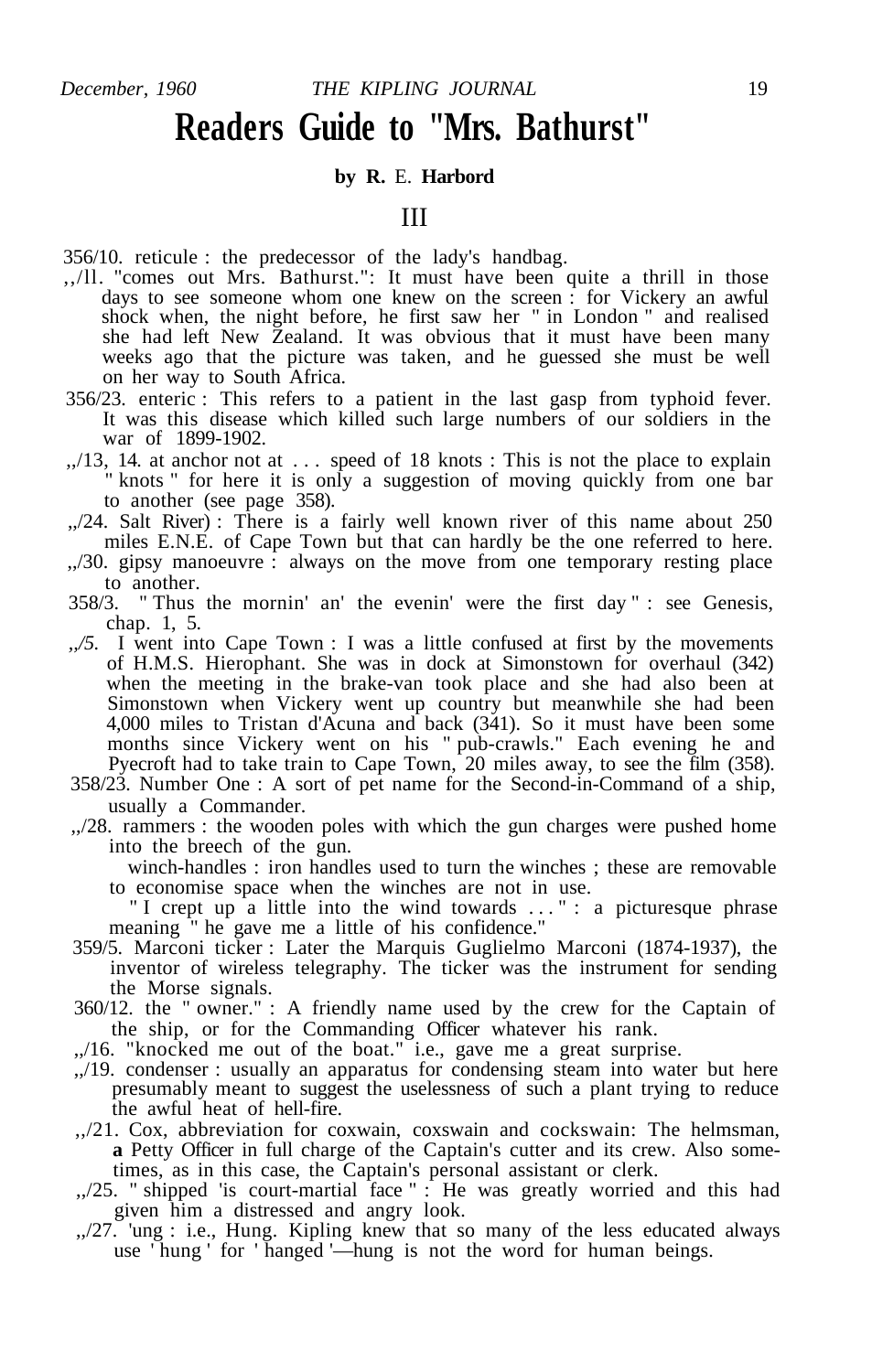- $\mathcal{A}$ , 32. Western Mornin(g) News : This is a real morning paper still published in Plymouth (1960). In the magazine edition of the story it was given as the Western Morning Mail.
- 361/7. "corpse at the yard-arm." : In boys' stories this was the pirates' punishment for those who would not join them—to be hanged at the yard-arm.<br>
../8. " E lunched on the beach." : The Captain had luncheon on shore. No do
- ,,/8. " 'E lunched on the beach." : The Captain had luncheon on shore. No doubt this was when he arranged with the Admiral for Vickery to go to Bloemfontein and deal with naval stores.
- $1.12$ . epicycloidal : is a true dictionary word and refers to a circle having its centre on the circumference of another circle—but that does not explain the sort of gears referred to nor how it fits this sentence but it is clear that Pyecroft is claiming to be the only one who guessed correctly why the Captain was sending Vickery to take over the ammunition in Bloemfontein Fort for the Navy.
- $\sqrt{21}$ , cutter : a ship's boat, shorter and, in proportion, broader than the barge or pinnace ; used for carrying light stores or passengers.
- ,,/26. Worcester : this is a town and railway junction about 65 miles from Cape Town, 85 from Simonstown , on the line to Bloemfontein, Johannesburg, etc.
- 362/7. " I am not a murderer." : His conscience was tormenting him because he had desired his wife's death at one time so that he could be free to marry again ; also he was glad he could clearly repudiate any idea that he had anything directly to do with her death.

" That much at least I am clear of " : This also shows he had been thinking on the above lines.

- 363/14, 365/6. *The Honeysuckle and the Bee :* This was a music-hall song of about the turn of the century : the words are by Albert H. Fitz. The song was very well known then and for many years afterwards.
- 363/15. kapje (kopje) : A small hill in South Africa. This refers to a conical hat the girl was wearing, a Sun Bonnet, in fact.
- ,,/20. The Zambesi : The main stream of this great river is in Mozambique but it is fed by rivers from the Rhodesias.
- 363/25. teak forest : mahogany really ; The tree known in South Africa as teak is quite different from the Indian one of that name. Presumably the wood of this tree is one of those resembling mahogany which are called by this famous name.

From the September 1937 Journal: "That line runs through the Teak Forest ('Egusi' means—in the Teak) and the river running through it is called the Umgusa River.

'I' and 'Um ' are articles and 'E' is the locative case of the article. 364/2. M'Bindwe : No doubt this was M'Benji siding at Wankie.

- $,1/3$ . some grub and quinine : Because they were given food and medicine they were not necessarily without resources although they may well have spent all the cash they had on them when they started on their long journeys.
- ,,/13 and 19. " as black as charcoal " ; " burned to charcoal." : It has been written that such a result from lightning and/or fire was unlikely but discussions on such subjects as this and the following one :
- ,,/28. tattoo marks showing white : about Vickery's tattoo marks as shown in the magazine illustrations not showing after burning are not very profitable.
- More Distances : We know from other sources that Teddy Layton (Hooper) actually found two bodies at M'Benji siding—

184 miles from Bulawayo

1,546 miles from Cape Town

364/33. So Hooper never had to produce Vickery's four artificial teeth : it was quite unnecessary.

I wonder what their two first names were : Vickery's initial was *"* M. "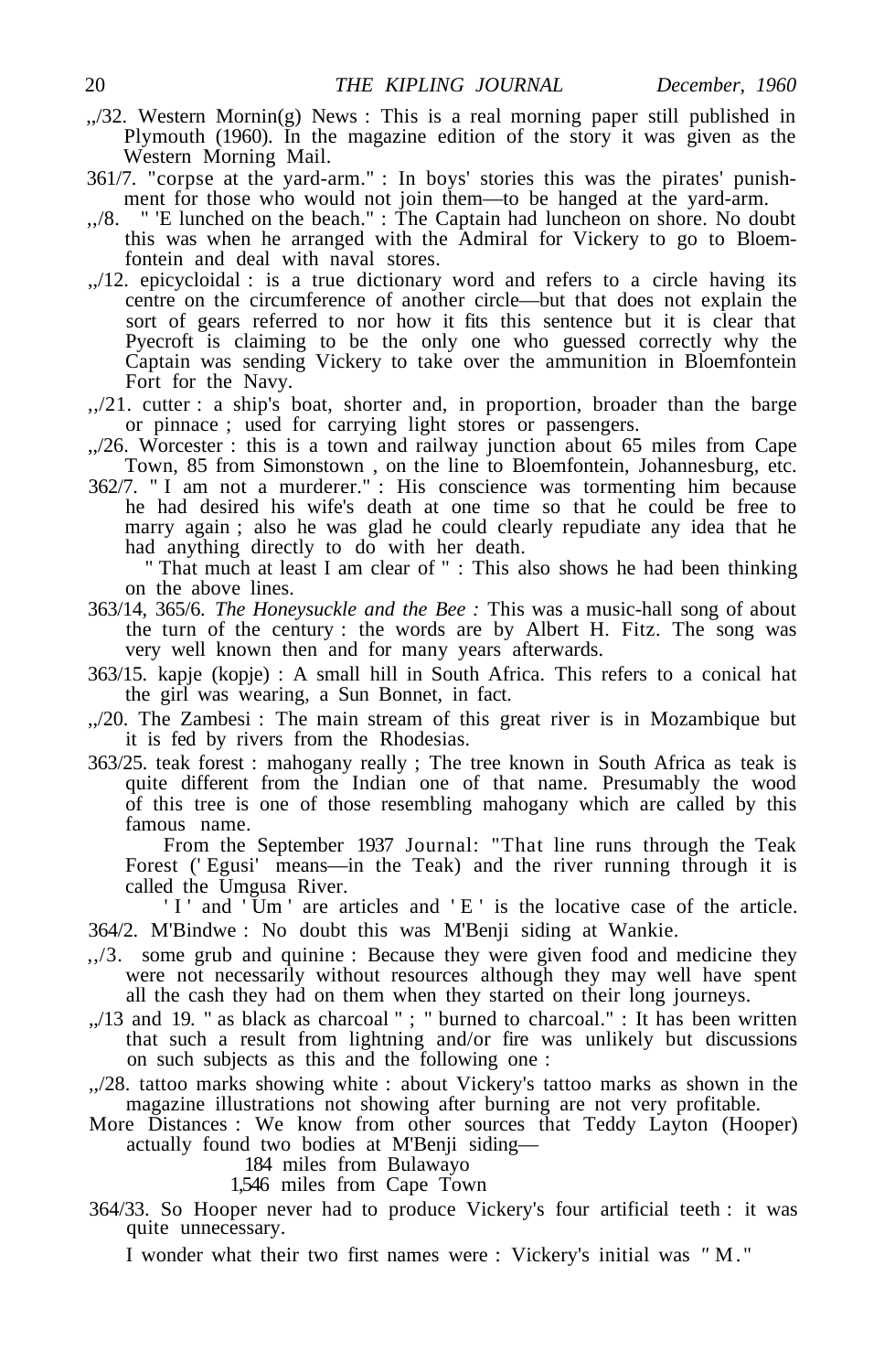### **Letter Bag**

#### **'A Deal in Cotton'**

IT is well known that most of Kipling's stories are founded upon some incident in real life, and the sources of many such stories have been investigated in your pages. Another line to follow is the origin of stories written upon subjects on which he had no personal knowledge, but worked from historical records or, more typically, from conversations with experts. It is curious to reflect that Kipling never took a voyage in a tramp steamer but wrote of the *Bolivar* and the *Dimbula* by hearsay ; he was, of course, a frequent traveller in ocean liners. Again, he wrote several powerful pieces on events in tropical Africa though he never penetrated farther into it than Aswan from the North and Bulawayo from the South. He was never on the East or the West Coast.

I have always supposed that the battle scenes in the *Light that Failed* owe much to 'Stalky', who had served at Suakin and could tell 'Beetle' about it when they met at Lahore in 1886. *Little Foxes* must be founded upon fact and cannot derive from Kipling's personal knowledge. Perhaps **a** clue may come to light.

One such clue has just been revealed in Miss Perham's admirable life of Lugard. In 1901 Lugard was engaged in subduing the slave-raiding emirs of what is now Northern Nigeria. The most formidable and the most dreaded among them was Ibrahim the " Destroyer ", Emir of Kontagora. (" Can you stop a cat from mousing ? When I die you will find a slave in my mouth "). He was deposed by Lugard, but no new emir was appointed by his suzerain and Ibrahim's name was still a name of dread. " No successor dared to take his place ".

In May 1903 Lugard came on leave to join his wife ("Flora Shaw") at Abinger in Surrey. The Kiplings visited them in September and were delighted with their conversation. In November Lugard returned to Africa and, in February 1904 made a tour of the emirates. At Kontagora he met the deposed emir and was impressed " by his quiet dignity in defeat, his dissolute command over his own people and the singular intelligence of his face, with its keen eyes and aquiline nose .. . A man may spend a lifetime of bloodshed and yet retain something that seems not ignoble ". Ibrahim was restored to his emirate under British protection and control. [Margery Perham, *Lugard, the Years of Authority* (Collins, 1960) pp. 211-212.] Experiments in cotton-growing were made in Northern Nigeria from the beginnings of British rule.

Kipling wrote *A Deal in Cotton* in September 1904 ; it is not specifically placed anywhere in Africa but it is in a territory with an open frontier beyond which French empire-builders are at work and it is dominated by just such a character as the Emir of Kontagora.

#### C. E. CARRINGTON

#### **The Farce Theory of " Mrs. Bathurst "**

Just a few remarks on the comments on my theory that Kipling meant to see how bad a story he could write and get away with when he passed "Mrs. Bathurst" for the Press :—

I. The theoretical story put forth by Mr. Harbord is far more improbable than anything that I could have imagined. For one thing, the idea that Mrs. B. and Vickery could be such devout Christians that the sin of adultery should become so intolerable a burden on their consciences as to drive them to do the extraordinary things that they did, is just ludicrous.

IL I challenge Mr. Harbord, or anyone else, to produce another instance in Kipling's stories of a piece of irrevelance of equal length and importance to the story of " Boy Niven ". Of course it is well and attractively written : it takes care and skill to carry out a deception.

**III.** Brigadier Foster's theory of Vickery being struck down with V.D. was held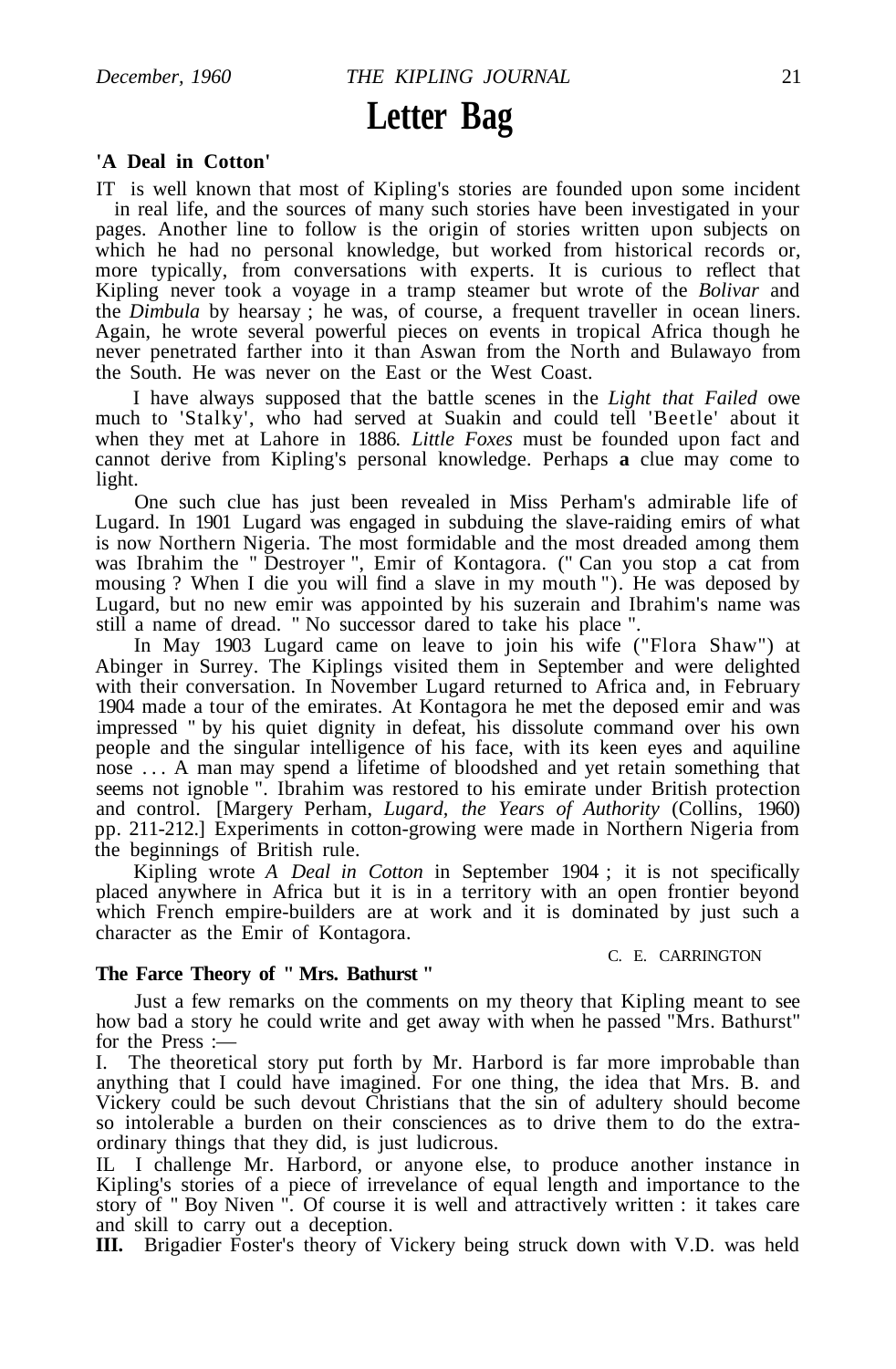by the late Mr. Elwell, but I cannot agree. I can imagine few more contrasted men in character and circumstance than Vickery and Larry Tighe in "Love-O-Women", and in that tale the M.O. has to explain carefully to Mulvaney what was the matter with Larry, so that syphilis cannot have been so immediately in the minds of their counterparts here as Brigadier Foster suggests.

IV. The member mentioned in your September notes who found no mysteries in " Mrs. Bathurst " and wants to know why the second corpse is assumed to be hers, reminds me of the dictum of a Cambridge Professor who said that he could always tell which of his undergraduates had brains because they always had lots of difficulties to be cleared up !

I still feel that my solution to this story is the best one.

#### BARWICK BROWNE

#### " **Mrs. Bathurst " and " Their Lawful Occasions** "

As a lover of accuracy, like the Rector of Huckly, I am impelled to offer a few alterations and additions to Mr. Harbord's and Commander Merriman's notes in the September number.

#### **I. Mr. Harbord on " Mrs. Bathurst "**

p. 339. 1. 2.

The " British South Atlantic Fleet " is a mythical force. In the first place, although " the Fleet " is quite common for either the whole Navy or, as Kipling uses it here, for those of H.M.'s ships locally present, "a Fleet" implies a large balanced force, including (until recently) battleships as the major element of strength, plus attendant cruisers and torpedo craft. Since the main duties in African waters were keeping down slavery and gun-running, protection of traders and missionaries, " showing the flag " and guard police and consular work, and there was never a strong foreign naval concentration in these parts, H.M. ships and vessels on that station never amounted to " a Fleet ". In the second place, although the name of the Station varied from time to time since it was established c. 1810-—-for a couple of years after 1840 it was "The Brazils and Cape of Good Hope " — from 1867 up to the Kaiser's War it was officially " The Cape of Good Hope and West Coast of Africa Station ". Between the Wars it was " The Africa Station ". The " South Atlantic Station " was an innovation of Hitler's War that has continued.

p. 344/26. " steering-flat "

The steering flat or tiller flat is the compartment in the after end of the ship housing the equipment working the rudder, infrequently visited when the ship is in harbour. Here the reference might be either to the place where Niven's informal punishment took place or, just possibly, an indication that it was applied to his after end.

p. 345/33.

Kipling was undoubtedly very vague on the status of the naval Warrant Officer. So were a great many others before and since ; he had no opposite number in the army or later in the R.A.F.

There were other branches besides those mentioned by Mr. Harbord, e.g. Communications (Signal Boatswain and Warrant Telegraphist), Warrant Electrician, Gunner (T) etc.

The W.O.'s were also divided by seniority into two grades. The senior grade, originally " Chief Gunner " etc., later became " Commissioned Gunner ", " Commissioned Boatswain ", etc., known collectively as " Commissioned Officers from Warrant Rank " or " Commissioned Warrant Officers " (just to make it more confusing).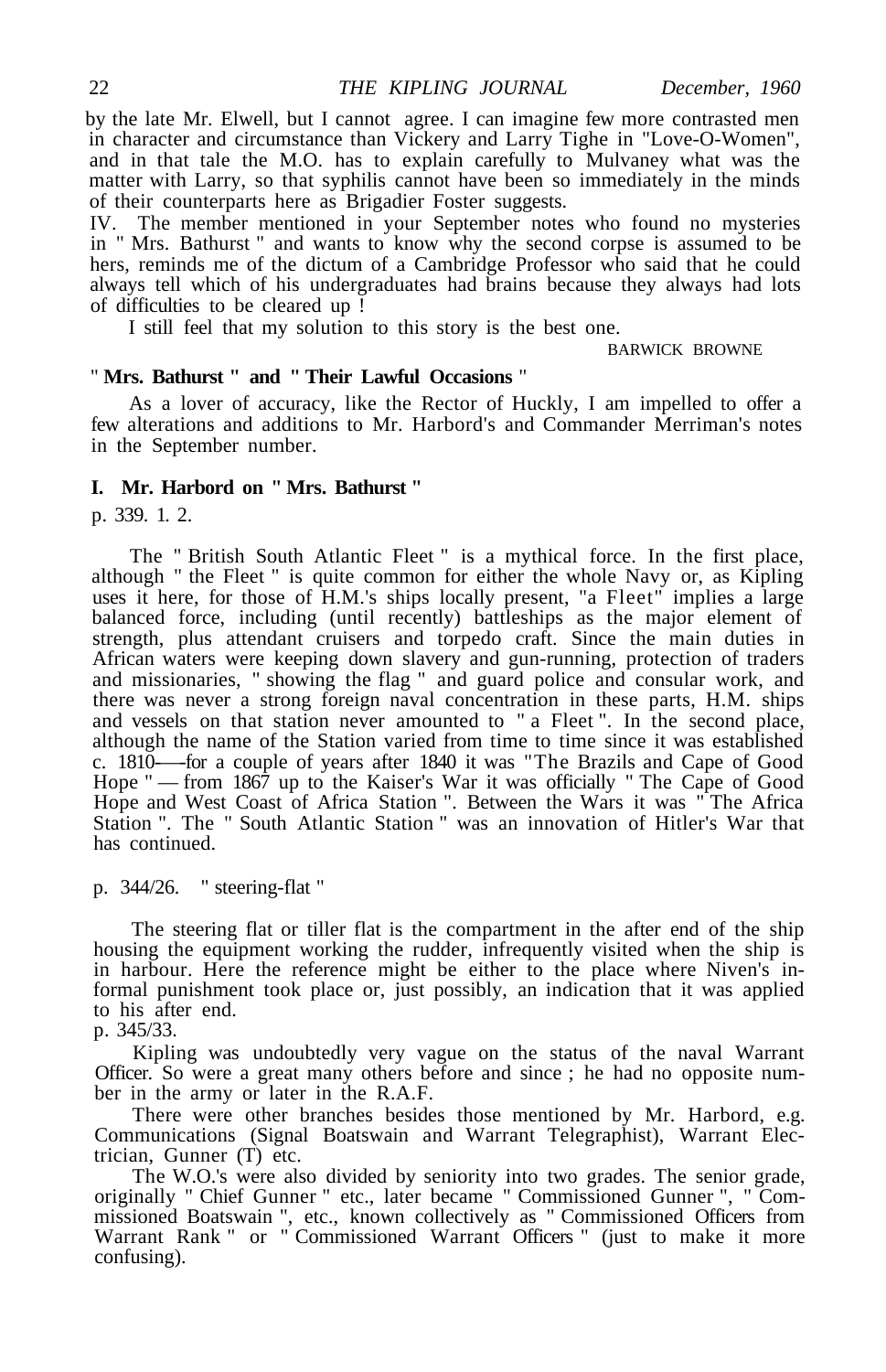One of the objects of the Branch List was to clarify the status of the Warrant Officer. Under this scheme, the Warrant Officer became a Commissioned Officer (e.g. Commissioned Gunner) and the higher grade became a Senior Commissioned Officer (e.g. Senior Commissioned Gunner). At the same time, they ceased to have their own mess and became members of the Wardroom Mess.

In the 1956 revision of the officer structure of the Navy, Branch Officers of the former Executive, Engineering, Electrical and Supply and Secretarial Branches became sub-lieutenants, lieutenants, etc., on the Special Duties list.

#### p. 349/21.

"Far East" is again a comparatively recent innovation. From 1805 to 1865 there was a combined "East Indies and China Station". In 1865 they were separated. The " China Station " became the " Far East " after Hitler's War ; the " East Indies " has very recently been abolished, amongst many other sad economies.

The length of a ship's commission has always been liable to be affected by a number of factors — the political situation, the Station concerned, the age and state of the ship, the general manning situation and so on. Generally speaking, however, the length of a foreign service commission has gradually contracted. In the third quarter of last century, we hear of commissions of five years or more on distant stations. At the time of the story the average full commission was probably nearer three years than four, though four was not uncommon (e.g. Jellicoe's command of the *Centurion* in China at the end of the XIXth century and Captain Cherry's, of Cherry Medal fame, at the beginning of the XXth). Before 1914, three years was usual ; between the wars 2½ years was supposed to be the upper limit ; nowadays, for the few ships concerned, foreign service is 18 months.

Incidentally, I haven't verified my reference here but I believe that, unlike the Cape Station, there was once a China Fleet, owing to large foreign concentrations before the Japanese Alliance and the Russian defeat allowed Fisher to bring home most of the battleships.

#### II. **Commander Merriman — " Their Lawful Occasions** "

T.B. 267, from her length, age, account and general description, could only have been a first-class torpedo boat. There was no intermediate type of that period.

I do not understand Commander Merriman's reference to " the old 80-100 ft. long craft, operated from a ship or off a seaport "'.

The second-class torpedo boat of 55-56 ft. length was designed for local operations in fine weather and to be carried in a ship. The *Vulcan,* torpedo depot ship, carried six ; battleships in the '80's carried one or two. Limitations on their use due to weather and the need to stop to hoist them out soon ruled them out as a useful weapon except for harbour defence, but they are said to have been sometimes of great value for officers' shooting parties and similar ploys in fine Mediterranean weather.

The first-class torpedo boat was meant to be a properly seagoing craft. Nos. 1-20, launched between 1877-80, were 80-90 ft. long, with displacements of 27-39 tons — too big to be carried in a ship.

Nos. 21-80, 1885-1887, rose from 113 to 135 ft., and from 63 to 100 tons. No. 81 was a freak of 150 ft. and 125 tons.

Thereafter we have Nos. 82-97, 1889-95, mostly 140 ft. No. 267 must have been one of these. Since she was not Thornycroft or Yarrow's (p. 114), she must have been Laird's or Sar. White's.

Pyecroft refers to her (p. 115) as a first-class torpedo boat, and also stated (p. 107) she had been in reserve for four years.

After this group, only about four T.B.'s were laid down ; the destroyer was the thing.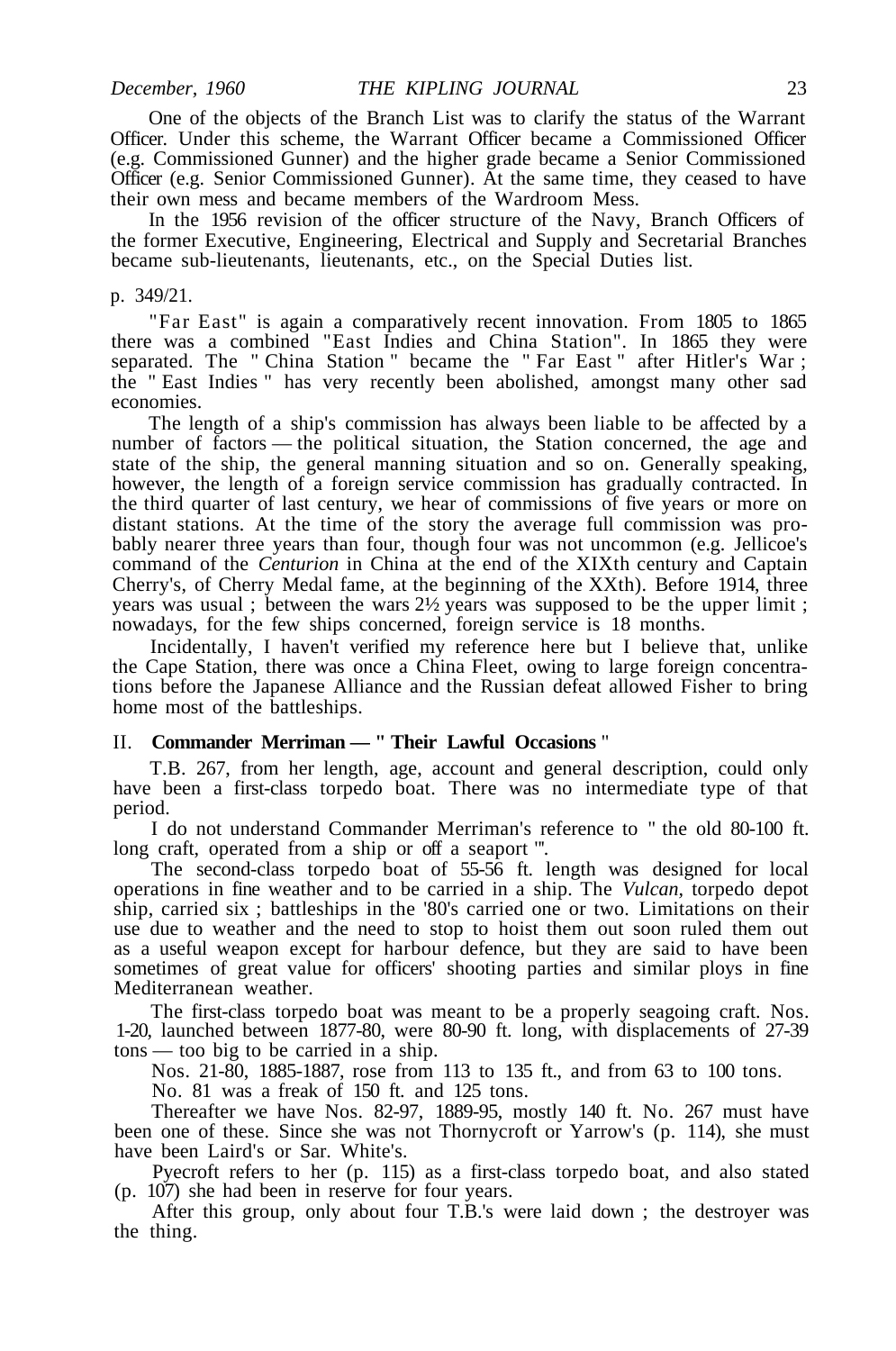Officially, " Chief Engineer " in the Navy was an intermediate rank of engineer officer (and also a Dockyard post) until Lord Selbourne brought the engineer officers into line with the Executive Branch in 1903. Unofficially, "the Chief Engineer ", or more commonly " The Chief ", has been the Officer in charge of a ship's machinery. In the absence of any engineer officer, Pyecroft needn't have been terribly flippant in referring to Hinchcliffe as "chief engineer".

p. 123.

Memories of some of my own technical *lacunae* at a much more mature age than 19, would prevent my being surprised at Moorshed asking the ship's radius, in those particular circumstances.

I am, however, surprised that anyone should suppose that a man fully employed in the engine-room could form a useful estimate of a ship's speed through the water or over the ground. This can only be done by observations taken on deck when the ship is actually under way.

While naval officers educated (or trained, if you like) since some time before the Kaiser's War would agree that the knot is a unit of distance and not of speed, there is ample evidence that at a rather earlier date this was not dogma. Naval reminiscences, some by eminent officers, of the second half of the last century frequently mention ' knots an hour ', and a comparatively recent correspondence in the *Mariner's Mirror,* the journal of the Society for Nautical Research, showed that there are still officers living (or were the other day) who are prepared to argue the toss. So when Kipling wrote, it would not be the solecism it seems today.

In abnormal conditions, e.g. shallow water, a narrow channel like the Corinth Canal, or at very high propeller speeds, any relation between revolutions and speed may break down. Generally speaking, however, we can agree with Commander Merriman that the revs. govern the speed. I still think the major error is in supposing that Hinchcliffe could say what the relationship was, in a ship that had only just been brought out of reserve.

'Man and Air Watertight Doors' — of course Pyecroft was being funny.

Equally of course, officers do not make a practice of addressing ratings by nickname. But a young officer, alone with a P.O. who had been coxswain of his boat when he was a midshipman, and was now his 1st Lieutenant, ' torpedocoxswain, L.T.O., T.I., M.D. etc' $-1$  wonder?

Harking back to ' knots an hour  $-$  as Commander Merriman rightly insists, Hinchcliffe was a rating. Ratings do not, or did not, always talk the same language as officers. As one instance, British naval officers invariably serve *in* a ship ; the lower deck (in common with the U.S.N.) mostly serve *on* her.

To sum up, there are technical errors but perhaps not all as serious as Commander Merriman thought. Be that as it may, I endorse his view that even if the chords are not always right, the tune is splendid.

A query of my own on another subject — ' The Comprehension of Private Copper' — the song on p. 173.

" 'E sent us 'is blessing from London town,

(The beggar that kep' the cordite down) "

Presumably Kipling's own composition ? But in any case, who was the beggar that kep' the cordite down ? Stories of malingerers eating cordite to produce headache and a temperature crossed my mind but it is doubtful whether this use had been discovered at the time, it probably wouldn't enable anyone to ' dodge the column ' indefinitely anyhow, and there isn't much point to it. Fisher as C-in-C. Med. in 1901 was fulminating about delay in supplying cordite ('smokeless powder ') to his Fleet. If this also applied to the Army and some politician was held responsible, that seems a more likely answer.

P. W. BROCK, (Rear Admiral).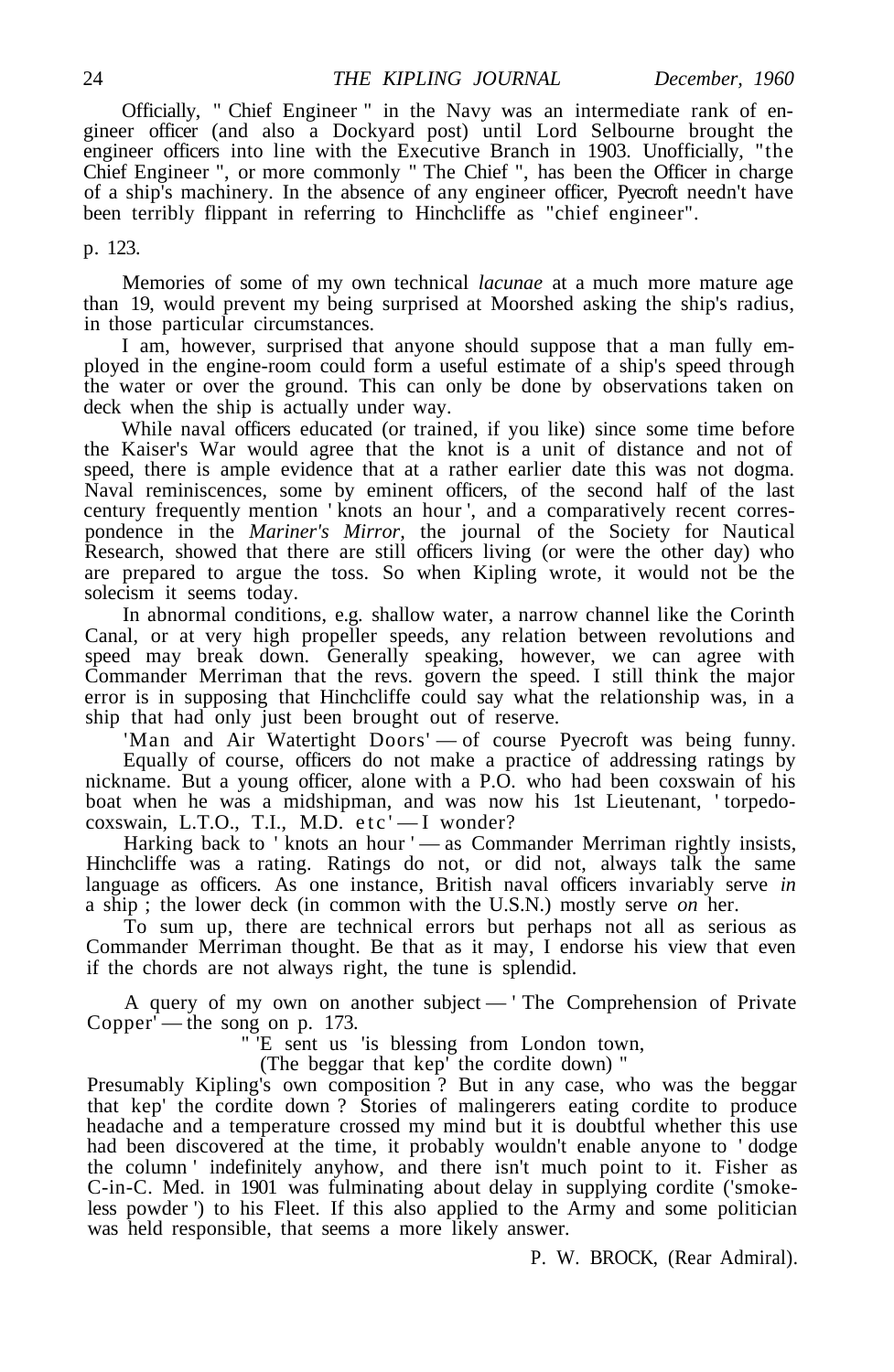*December, 1960 THE KIPLING JOURNAL* **25**

### **Hon. Secretary's Notes**

**Good-bye and many thanks.** It is with much regret that we part with Mr. W. G. B. Maitland as our Hon Librarian. As all our veteran Members are aware, he has been actively connected with the Library ever since the Society's foundation, and his frequent Library Notes were an important feature of the Journal. The Society owes him a considerable debt, and the Council are glad to have been able to recognise his services by appointing him a Vice-President.

**Welcome** ! We are much relieved to have been able somewhat to offset the loss of Mr. Maitland by persuading Miss Philippa Toomey to accept the Hon. Librarian's post. She is a fully-trained Secretary, worked for some time at the English Speaking Union, and now has a good job with the Readers' Digest. More important still, she is keen on books and regularly attends our meetings. We welcome her heartily.

**A still larger Journal.** We announce with great pleasure that from March 1961 the Kipling Journal will have 32 pages  $\frac{8}{10}$  more than at present, and doubling its pre-1958 size. This second expansion in 3¼ years will, we hope, be particularly welcome to Overseas Members, and to those at Home who live too far away to attend meetings.

But please note : if we have 32 pages we must fill them. New contributors are wanted, and the Editor will be delighted to receive and consider their material. This means YOU.

**Discussion Meetings — change of place.** It is highly probable that, after the meeting fixed for January 18th, 1961, we shall have — at least for a time — to cease meeting at the Lansdowne Club. The new room will almost certainly be at Overseas House, St. James's St., S.W.I., but **be sure to look carefully in the March Journal to verify this.** *Later: Look on Page 1 of this one !*

Once again, we express our deep gratitude to Mr. R. E. Harbord for his delightful hospitality at the Lansdowne Club.

**A.E.B.P.**

#### **NEW MEMBERS of the Society recently enrolled are** :

**U.K.:** Mmes M. B. Burns, E. Longman, E. Marshall, M. Winter, Dr. I. D. Paterson, Messrs. N. T. Bennett, R. E. Brownrigg, P. Geach, S. Lees, S. B. Lodrick. **Barbados** : **J.** A. K. Inniss. **Finland** : **R.** G. **P.** Hill. **Norway** : Torleif Berg. U.S.A.: Mrs. J. S. Dalrymple ; O. O. Touchstone.

You are all very welcome.

### **Annual Luncheon**

The Annual Luncheon of the Kipling Society was held with great success at the Connaught Rooms on Tuesday, 18th October, 1960. Well over a hundred bookings had been made. The Toast — to ' The Unfading Genius of Rudyard Kipling " — was proposed by Lord Birkett, the Guest of Honour, in **a** fine address, which will be published in the *Journal* for March, 1961.